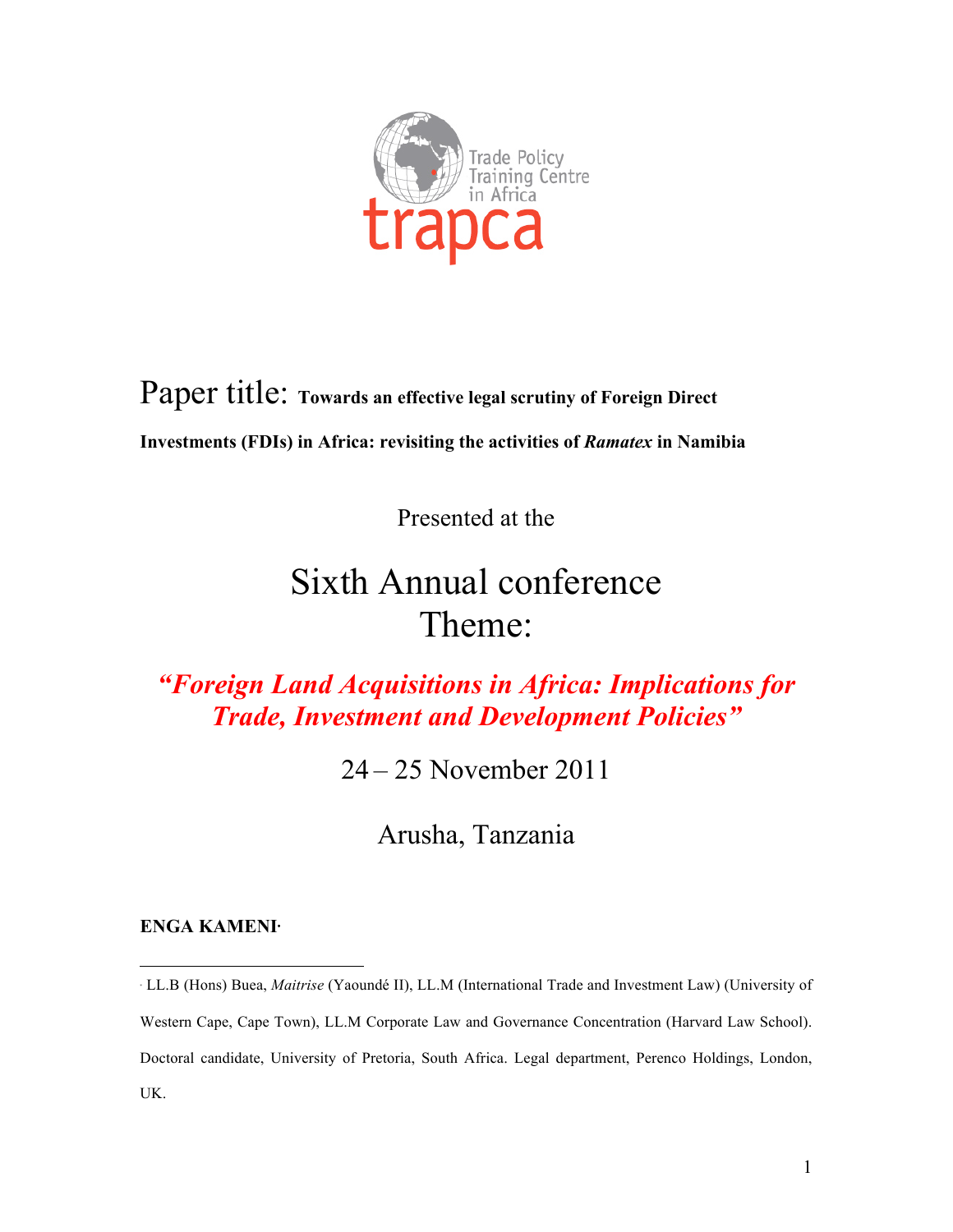### The views contained within do not necessarily represent those of **trapca** or its partners.

#### **1. INTRODUCTION**

Over the past decade, African and most developing countries have witnessed an increase in foreign direct investments (FDI). This has been due in part to the globalisation and liberalisation processes that began after the end of the cold war. Globalisation is understood here as the closer integration of the countries and peoples of the world which has been brought about by the enormous reduction of costs of transportation and communication, and the breaking down of artificial barriers to the flows of goods, services, capital, knowledge and people across borders.<sup>1</sup> Globalisation has been accompanied by the creation of new institutions such as the World Trade Organisation's (WTO) that have joined with existing ones such as the International Monetary Fund (IMF) and the World Bank to work across borders.<sup>2</sup> The WTO, for example, has as cardinal principles, trade liberalisation and non-discrimination. This has made countries to open-up previously closed sectors like state own enterprises (SOE) through privatisation. In order not to miss the globalisation bandwagon, some African countries have put in place pieces of legislation, which have the goal of attracting investors. Others have signed bilateral investment treaties (BITS) with developed countries, which amongst other things, contain provisions on nationalisation, compensation, national treatment and most favoured nation principles (MFN).

<sup>&</sup>lt;sup>1</sup> J. Stiglitz: *Globalisation and its discontents*, Penguin Press, (2002) 9

 $2$  Ibid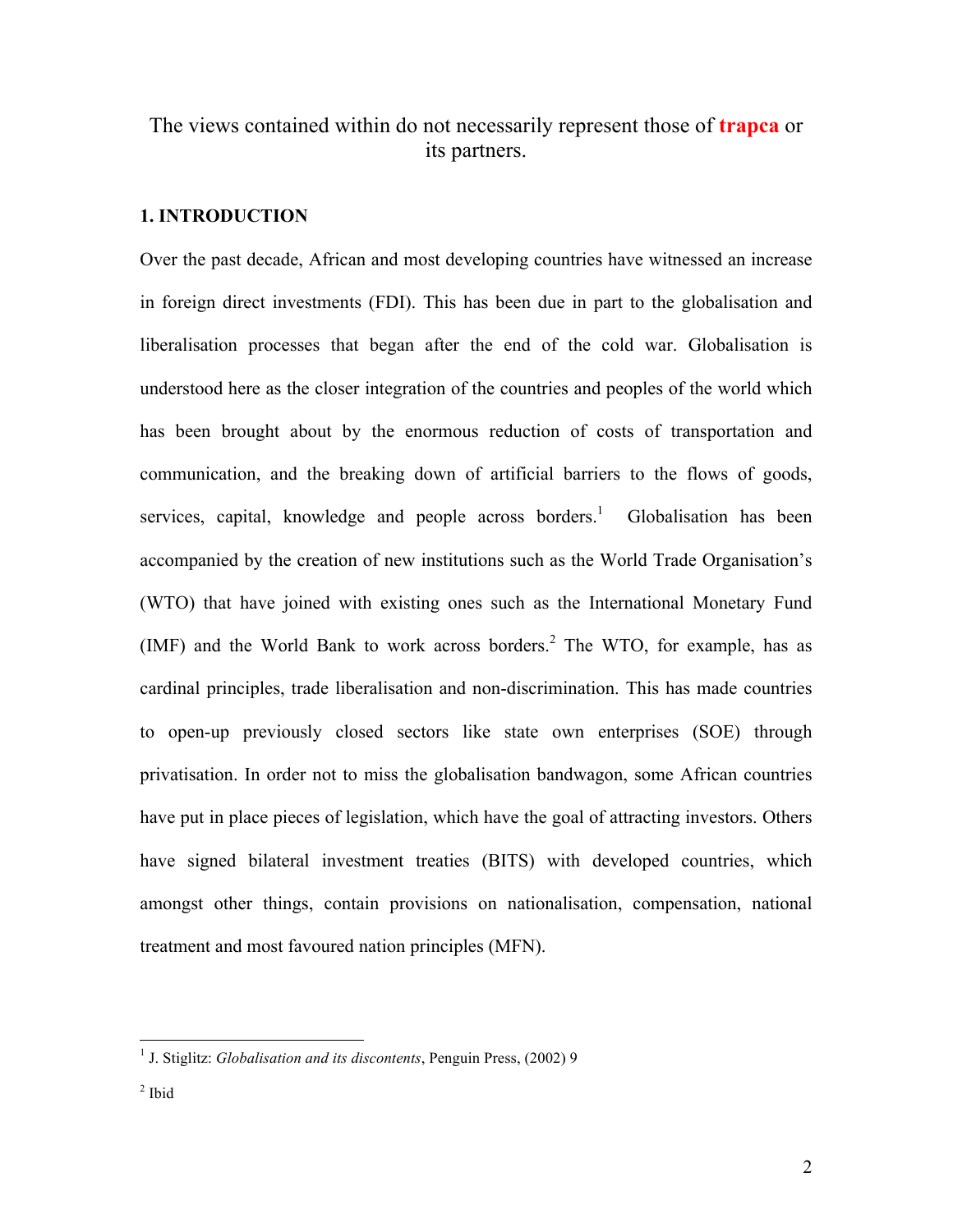In order not to miss out on investors as well as the globalisation bandwagon, Namibia enacted the Foreign Investment Act and the Export Processing Zone (EPZ) Act in 1990 and 1995 respectively. An Export Processing Zone or a Free Trade Zone is an area within a country where tariffs and other local tax regimes don't apply.<sup>3</sup> The aim for this is to lure investors. Investors operating in Export Processing Zones have tax breaks and other incentives.<sup>4</sup>

These 1990 and 1994 pieces of legislation were aimed at providing certain incentives to would-be investors. One of the companies that benefited from these initiatives was Ramatex Textile and Garment Factory, a Malaysian company. The company began its operations in November 2001. Few years after its incorporation in Namibia questions were raised by the media and civil society organisations (CSOs) about the company's commitments towards uplifting the living standards of Namibians as well as contributing to the country's economic development. At the time, the government dismissed these concerns stating that the company had significant bearing on the future course of the Namibian economic growth in terms of employment creation, skills development and foreign exchange. This, however, did not come to fruition as seven years later; Ramatex controversially closed its operations in Namibia.

The aim of this paper is to examine the Ramatex saga in the light of the effective role of national laws in the regulation of foreign direct investments in developing countries and least developing countries (LDCs) in general and African countries in

<sup>&</sup>lt;sup>3</sup> Wikipedia, available at: http://news.bbc.co.uk/2/hi/8663824.stm (last visited on 6 May 2010)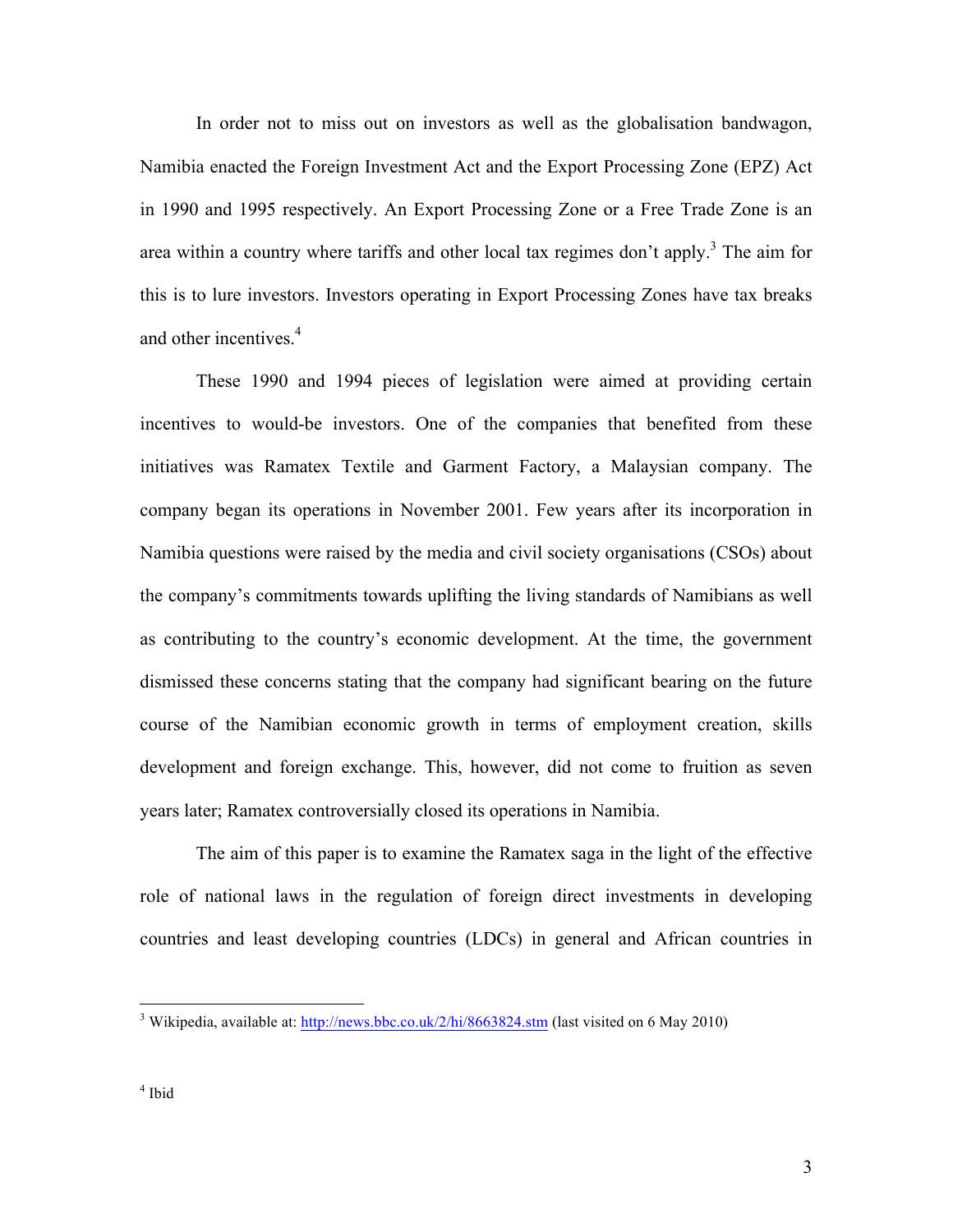particular. The paper explores the need for effective implementation of domestic laws vis-à-vis foreign direct investments in Africa especially why it should be done. The argument is sometimes made that certain multinational companies from developed countries, especially Shell often fail to respect environmental and other standards in developing countries, standards which they would have respected if and when they operate in developed countries. This paper looks at investment from a developing country to another one and shows whether this pale in comparison to investments from developed to developing countries are the same. My intention in this paper is not to blatantly criticise foreign companies, but to advocate for the effective crafting and implementation of local laws vis-à-vis them. As African countries race to attract foreign companies they must ensure that local laws pertaining to the environment, labour, etc should be well implemented so as to regulate the activities of the foreign corporation. The paper concludes by proffering ways through which such legal scrutiny might be achieved.

#### **2. LEGAL FRAMEWORK: NAMIBIA**

A series of international legal regimes and domestic legislation might have prompted investors to come to Africa. At the international level there was the requirement from the World Bank and the International Monetary Fund (IMF) for countries to liberalised their economies as part of the Structural Adjustment Program  $(SAP)$ <sup>5</sup>. This meant the putting in place of investment laws favourable to foreign investors. At the national level, in the early part of this decade, most African countries

 <sup>5</sup> See: http://www.nationsencyclopedia.com/Africa/Cameroon-FOREIGN-INVESTMENT.html (last visited

<sup>6</sup> May 2010)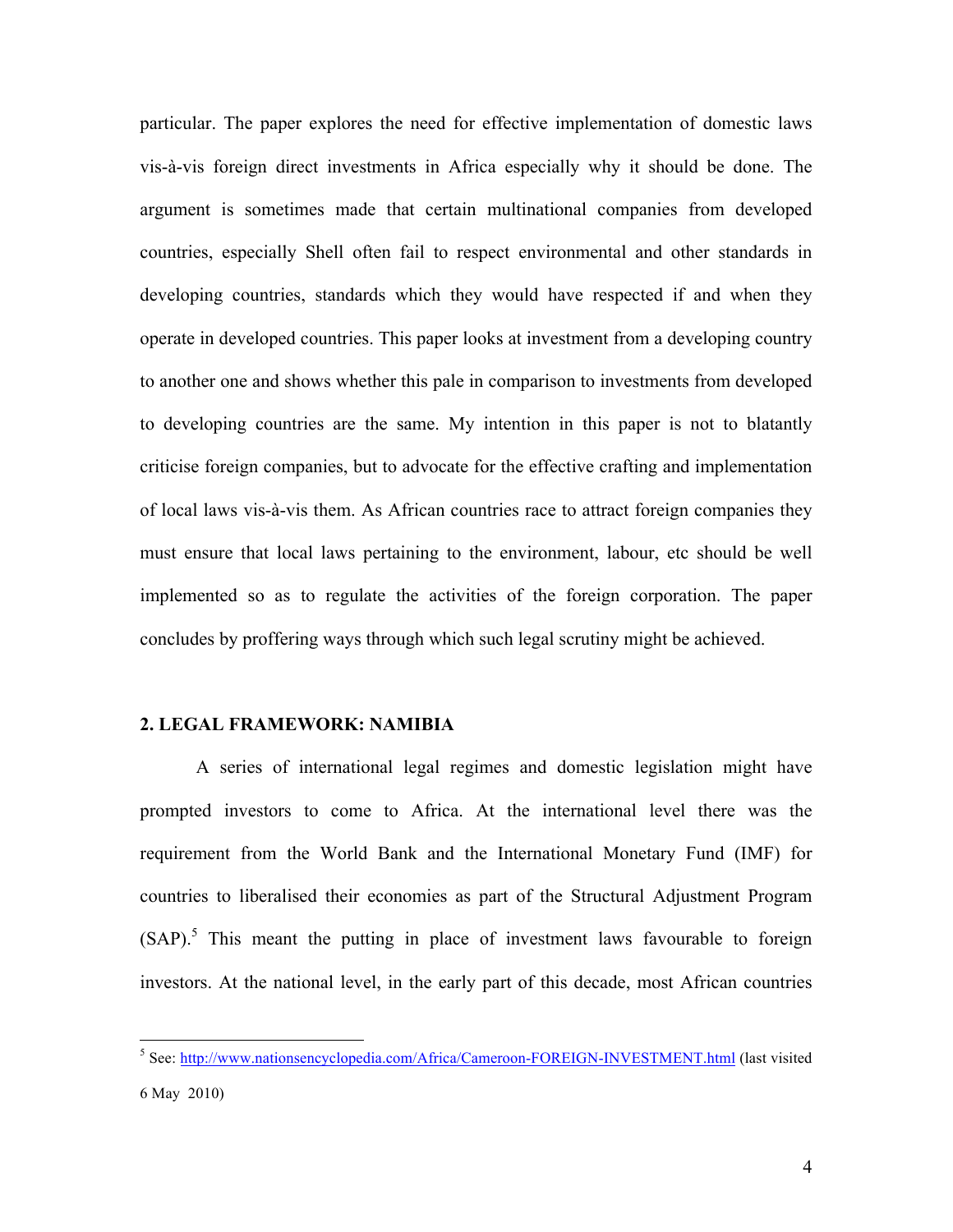revamped or enacted new pieces of national investment laws that were very favourable to foreign investors.<sup>6</sup> In addition, at the beginning of this decade, there was the African Growth and Opportunities Act (AGOA), enacted by the US and the World Trade Organisation (WTO) Agreement on Textiles and Clothing (ATC).

The introduction of the African Growth and Opportunity Act (AGOA), providing for duty-free garment imports to the United States (US) from sub-Saharan Africa might have prompted Ramatex, like most Asian transnational corporations to further develop its African interests.<sup>7</sup> Firstly, most of them wanted to take advantage of the cheap labour, general tax incentives and in the case of certain southern African countries like Lesotho, Swaziland and Namibia, their close proximity to Africa's power house, South Africa.8 Ramatex's interests in Africa might also have been heightened by the existence of the WTO's Agreement on Textiles and Clothing (ATC). The ATC created a quota system, which limited imports of textiles and clothing from developing to developed countries to safeguard industries in developing countries and control the level of market access for developing country imports. In terms of this agreement, imports from countries that had exhausted their quotas were blocked from entering the markets of developed countries. It should be noted that the quota restrictions came to an end in January 2005.

Ramatex Textile and Garment Factory is a Malaysian company operating in several Asian (Cambodia, China and Malaysia) and African (Mauritius and South Africa)

<sup>&</sup>lt;sup>6</sup> See for instance the Cameroon Investment Code of 2002, which declared all of Cameroon and Export Processing Zone with benefits given to any enterprise that meets the export criterion

<sup>7</sup> F. Phiri and M. Nduru *Asia Strips Africa of its textile* available at http://www.atimes.com/atimes/Global\_Economy/GD26Dj01.html (last visited on 9 April 2010)

<sup>8</sup> Ibid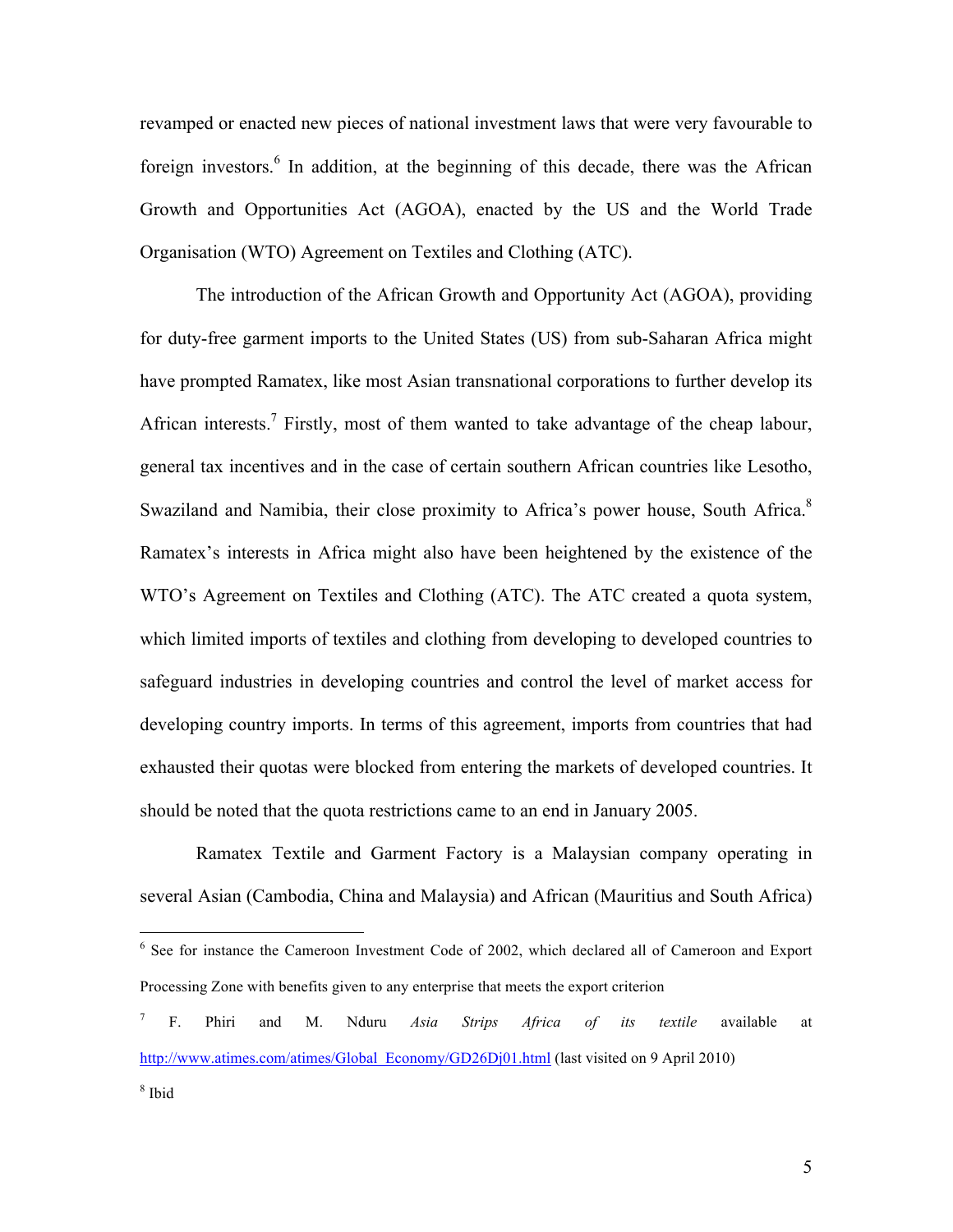countries. Before analysing the Ramatex case, it would be instructive to provide an analysis of the legal frameworks - Foreign Investment Act and the Export Processing Zone Act - which provided a conducive atmosphere for Ramatex to operate.

#### **2.1 The Foreign Investment Act of 1990 as amended by Act No. 24 of 1993**

The Namibian Foreign Investment Act (NFIA) came into force on 19 December 1990, few months after the country's independence<sup>9</sup>. This Act was subsequently amended in 1993. The Act, which is still in force today, has three parts. Part one deals with administration and principles regarding foreign investment. Part two is concerned with status of investments and rights and obligations of holders on investment certificates while part three deals with miscellaneous provisions. The Act contains cardinal provisions on national treatment, compensation in the event of expropriation, repatriation of profits and a dispute settlement mechanism found in most pieces of investment legislation. It also has new terminologies like status of investment and the award of investment certificates.

National treatment is provided for in Article 2 (2). It states that a foreign national shall not be treated differently from a Namibian in the application of any law governing the establishment and carrying on of any business activity or the taxation of the income or any other aspect of any business activity. Furthermore, no foreign national engaged in a business activity or intending to commence a business activity is required to provide for participation of Government or any Namibian as shareholder or as a partner in such

 <sup>9</sup> Namibia had its independence on 21 March 1990.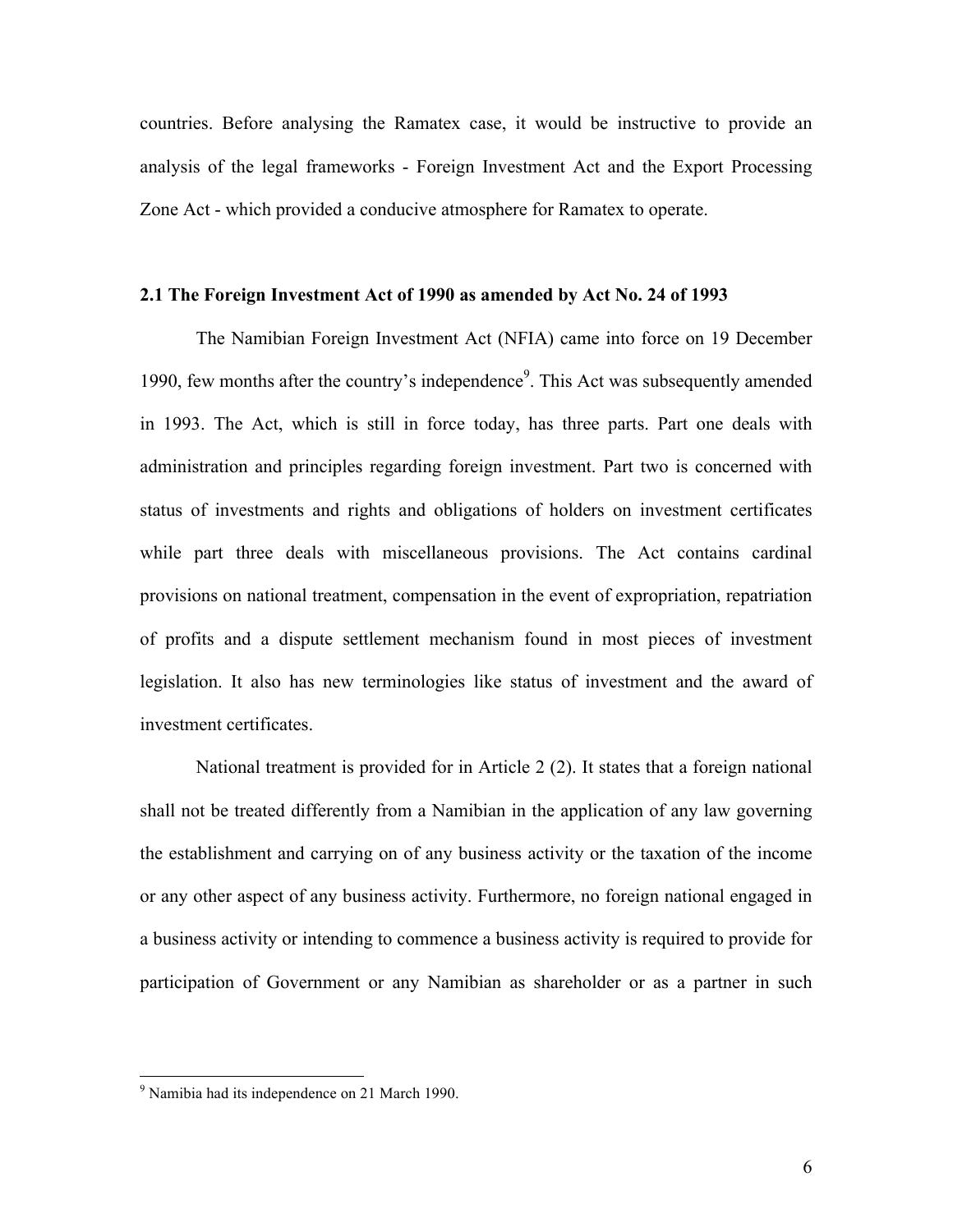business.<sup>10</sup> This is a drastic move away from the conventional view that foreign investments should have some sort of local participation. However, the government may make the involvement of Namibians as a condition of any authorisation for the grant of rights over natural resources.<sup>11</sup> The Minister of Trade may by notice specify any business engaged primarily in the production of goods and provision of services, which can be produced or provided by Namibians and with effect from the date of such notice no foreigner shall become engaged in any business so specified.<sup>12</sup>

The Act introduces the concept of certificate of status of investment. Such a certificate is granted only to foreigners whose investments are classified as eligible investments. <sup>13</sup> An eligible investment is defined as an investment or proposed investment whose assets are of a value not less than the amount, which the Minister may determine from time to time by notice in the official Gazette.<sup>14</sup> However, it is not clear what will happen in the event that a proposed investment is not made or better still, it is made, but its magnitude does not entitle it to be called an eligible investment as defined in the Gazette. This will raise important legal questions as it is unclear what sort of right would be accorded to such an investor/investment.

Holders of the certificate of status of investment are entitled to certain benefits. First, the Bank of Namibia shall ensure that there is available for purchase and at the request of a certificate holder, freely convertible foreign currency, which the certificate

 $11$  Ibid

 $14$  Ibid

 $10$  Article 2(3)

 $12$  Article 2(4)

 $13$  Article 6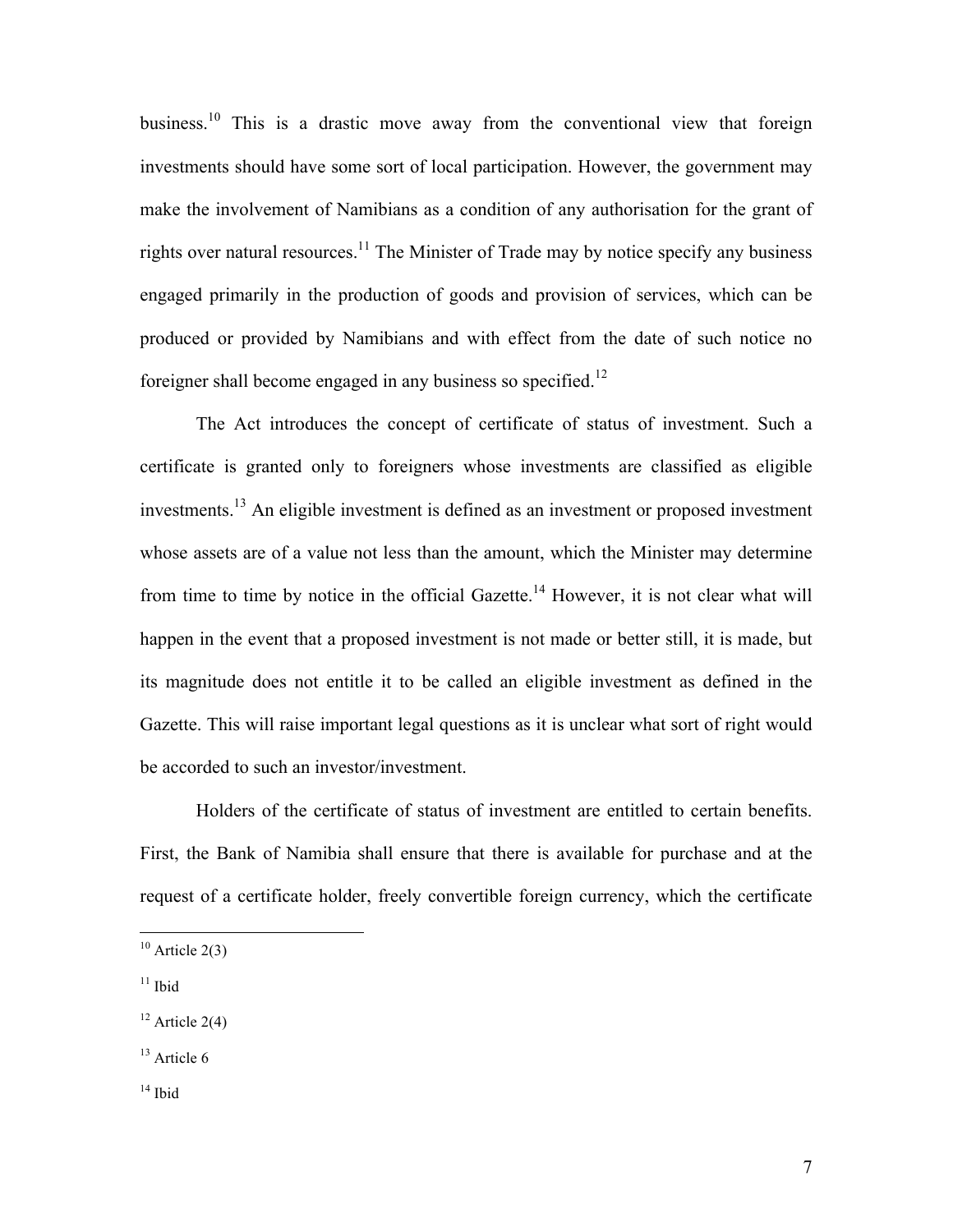holder may use without any restriction.<sup>15</sup> Secondly, the certificate shall provide that any dispute between the holder and the government in respect of payment of compensation and/or expropriation shall be settled by an international arbitration.<sup>16</sup>

Article 9 deals with repatriation of profits. According to this article, the Bank of Namibia shall ensure that there is available foreign currency, which the holder of a certificate may use, *inter alia*, for the transfer of profits, payment of company remittances, and payment of dividends to shareholders or stockholders residing out of Namibia. A certificate holder may retain any payment or a proportion of any payment in foreign currency for goods produced by the enterprise or any undertaking carried on by the enterprise, which are exported from Namibia.<sup>17</sup> Mention is not made of how a foreign investor who is not a holder of a certificate of status of investment would repatriate his/her profits. It is submitted here that this might not be sustainable. This may scare small-scale investors as the Minister has arbitrary powers not only to set the conditions for the granting of a certificate of status of investment, but also to issue the said certificate. Another point to note is the fact that the Bank of Namibia has a duty to make available foreign currency to the holder of a certificate. It would be interesting to know what would happen if the Bank refuses to make available foreign currency. One reason would be that it would be liable to the investor as the law expressly states that it has to ensure the availability of foreign currency. However, bearing in mind that central banks are part of the executive and an

<sup>&</sup>lt;sup>15</sup> Article 8

<sup>&</sup>lt;sup>16</sup> Article 13

<sup>&</sup>lt;sup>17</sup> Article 10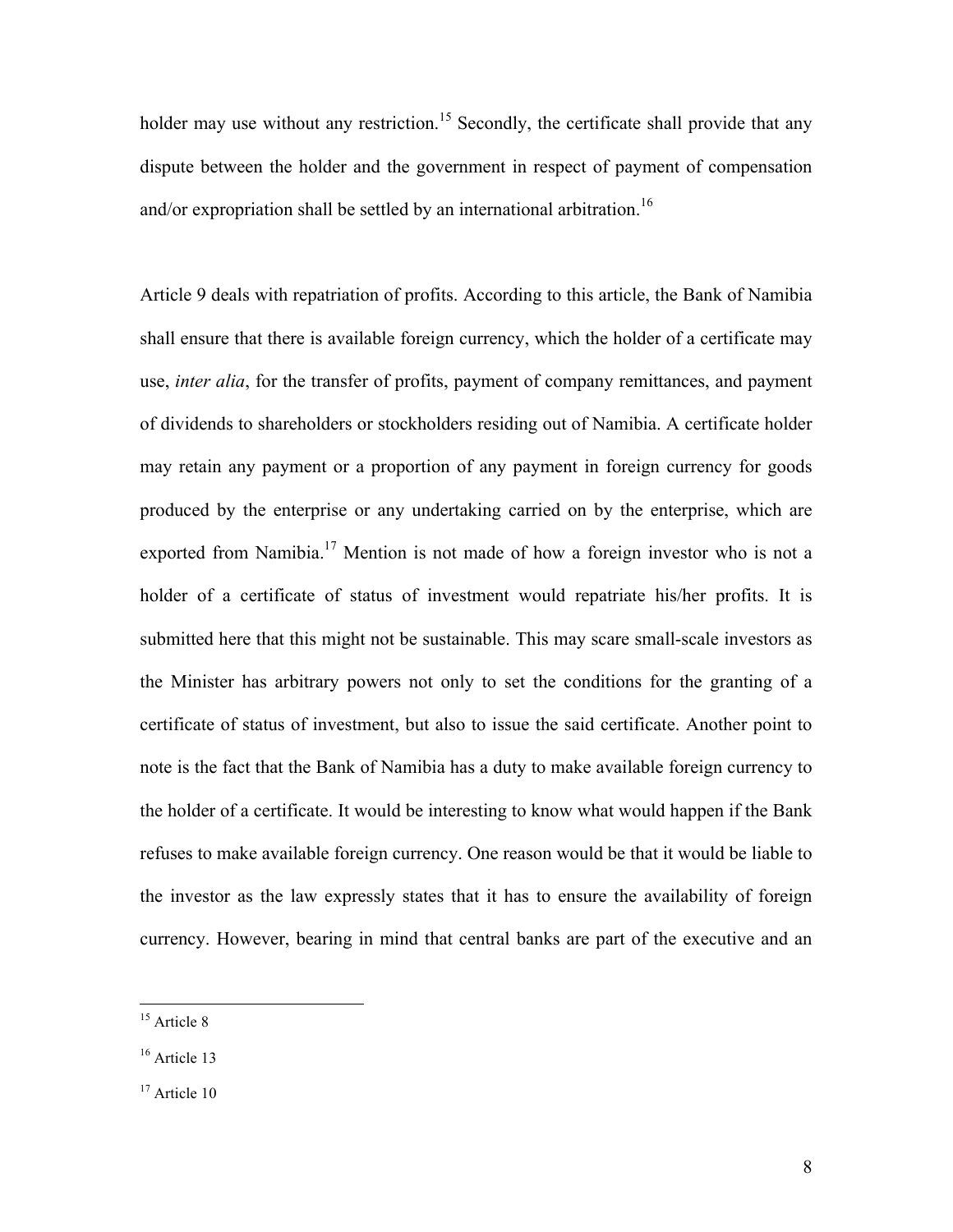attack of any executive institution means an attack on the host government, the investor might want to solve the problem amicably, not least as its interest of repatriating profits would be at risk.

Compensation (arising from expropriation) and dispute settlement are covered by Articles 11 and 13 respectively. Expropriation shall not be carried out on any property and other interests of any enterprise except in accordance with the provisions of Article  $16(2)^{18}$  of the Namibian Constitution. In event that such property is expropriated, the government of Namibia shall pay to the holder of a certificate just compensation without undue delay and in freely convertible currency. This is a laudable initiative as the Government of Namibia applies the famous Hull formula.<sup>19</sup> Disputes are to be settled through arbitration in accordance to the arbitration rules of the United Nations Commission on International Trade Law (UNCITRAL), unless by agreement between the minister and the foreign national, holder of a certificate.<sup>20</sup> The arbitration award shall be final and binding.<sup>21</sup> However, no mention is made of ordinary foreign investors who do not possess the certificate of investment status.

 $18$  It provides that: "The State or a competent body or organ authorised by law may expropriate property in the public interest subject to the payment of just compensation, in accordance with requirements and procedures to be determined by Act of Parliament".

<sup>&</sup>lt;sup>19</sup> This formula, postulated by the United States then Secretary of State, Hull in the second quarter of the 20<sup>th</sup> Century, is to the effect that expropriation must be followed by prompt, adequate and effective compensation. For a detailed discussion on this subject, see generally, A. F. Lowenfeld *International Economic Law,* Oxford University Press, (2003). 397 - 405.

 $20$  Article 13 (2)

 $21$  Article 13 (3) FI Act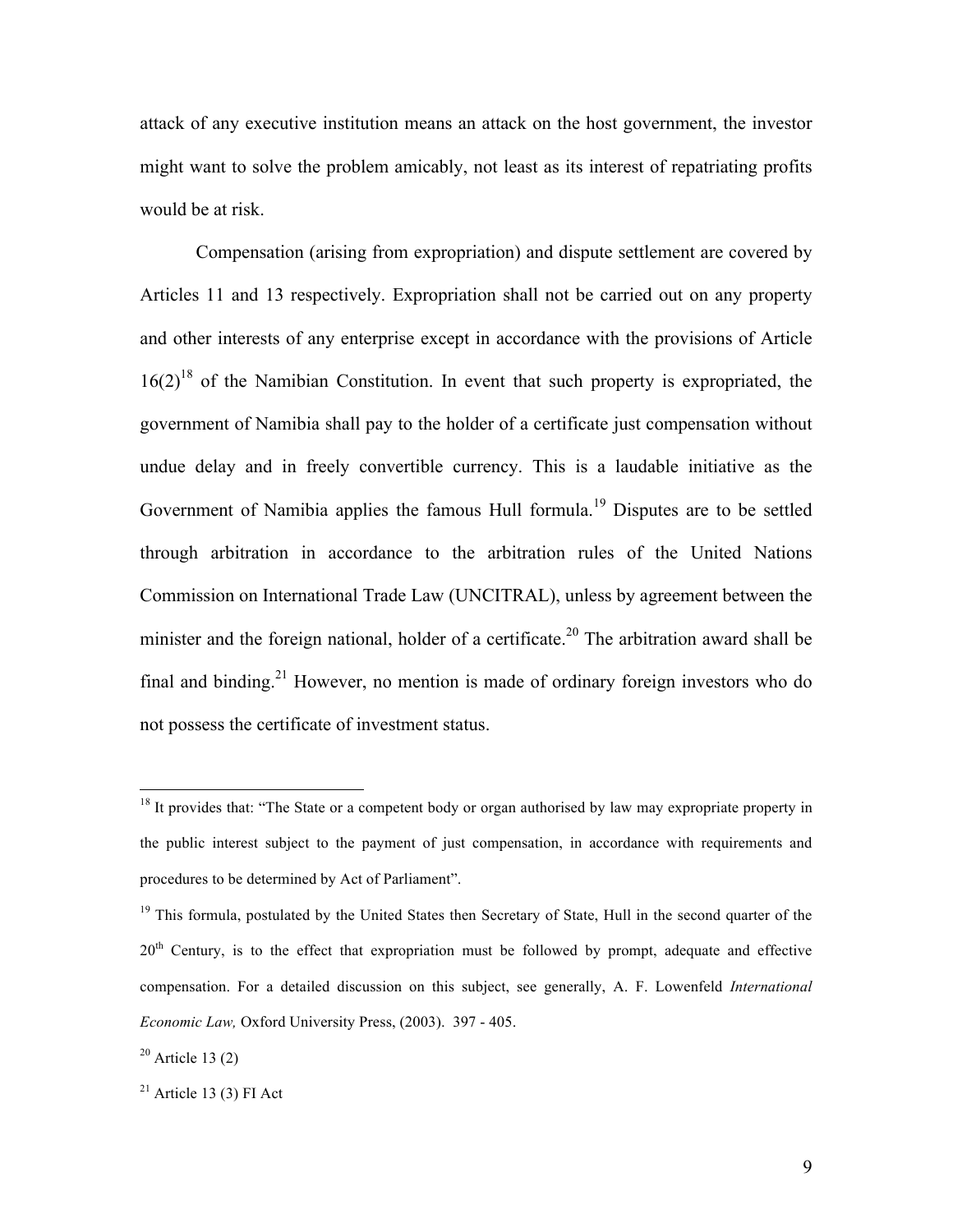#### **2.2 The Export Processing Zone Act of 1995 as amended by Act 6 of 1996**

Before its coming into force, concerns had been raised by the Namibian Government that both local and foreign investment in the first five years of independence had been disappointing. The general view at the time was to look for ways to attract Foreign Direct Investors. This paved the way for the creation of an Export Procession Zone, which provided incentives to lure foreign investments into Namibia.

The Act has ten parts with thirty provisions dealing, *inter alia* with establishment of an EPZ, applications of laws in an EPZ, expropriation, compensation and dispute settlement. An EPZ may be established by the minister of trade in consultation with the minister of finance by notice in the official gazette.<sup>22</sup> Such notice would also determine the location and extent, and define the physical characteristics of an EPZ.<sup>23</sup> An EPZ may consist of a developed, partly developed or undeveloped area of land and may comprise of a single-factory unit or a group of factory units.<sup>24</sup>

The objectives and purposes of an EPZ are provided for in Article 3. According to this Article, these objectives and purposes are: to attract, promote, or increase the manufacture of exports goods; to create or increase industrial employment; to create or expand export earnings; to create or expand industrial investment including foreign investment and lastly, to encourage technology transfer and the development of management and labour skills. These objectives show the strong desirability among the

 $22$  Article 2 (1) (b) of the EPZ Act

<sup>&</sup>lt;sup>23</sup> Article 2 (1) (a) of the EPZ Act

 $2<sup>24</sup>$  Article 2 (2) of the EPZ Act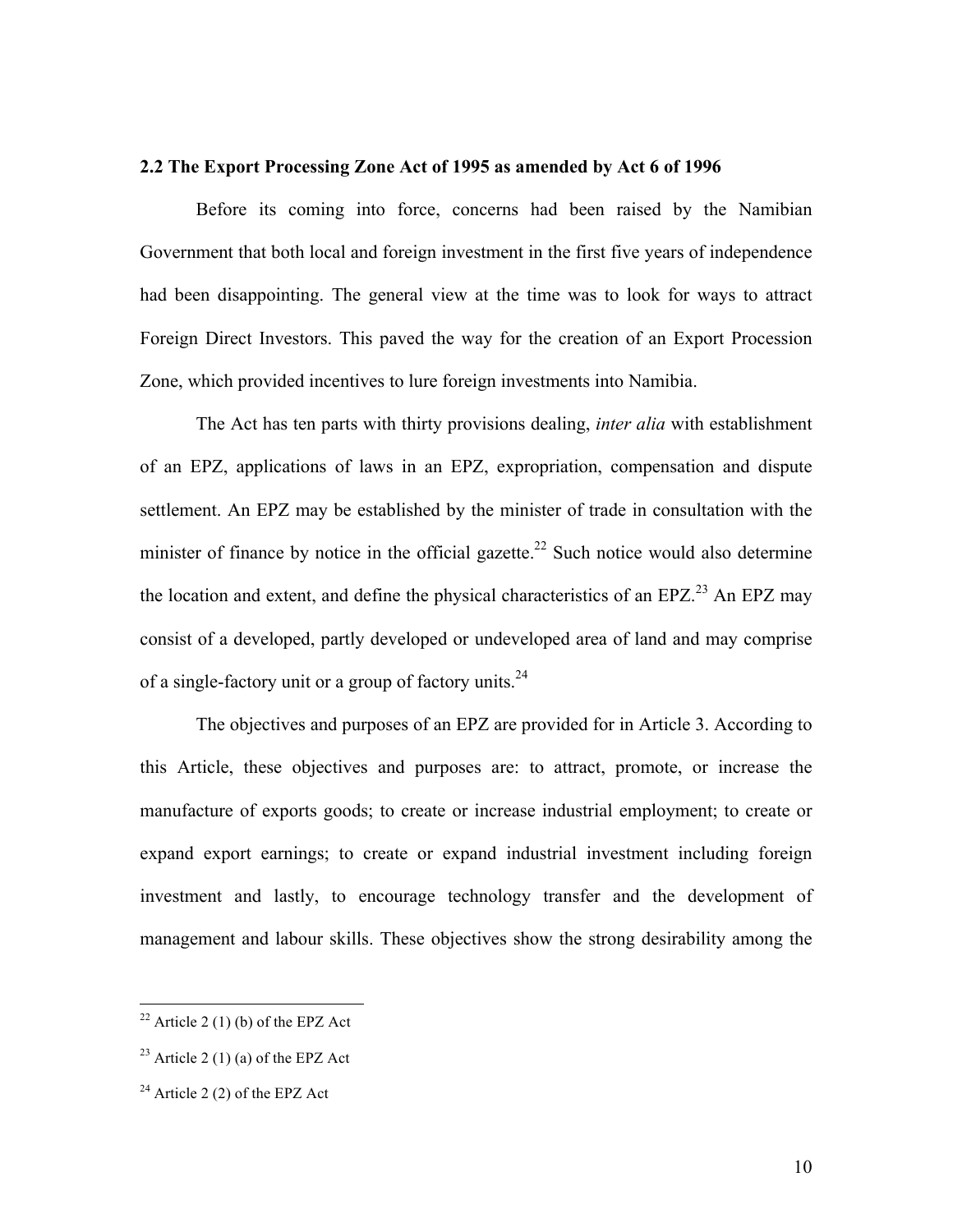legislators to make Namibia an economic powerhouse in southern Africa. However, sub paragraph "D" of Article 3 is superfluous. It appears to create a distinction between industrial investment and foreign direct investment as well as create the impression that the latter is a sub-set of the former. This appears somewhat ambiguous as foreign direct investment may take different forms, which may be inclusive, but not limited to investment in the industrial sector.

Every EPZ shall be managed by an EPZ management company appointed by the minister of trade subject to conditions which the Minister may determine and which shall be specified in agreement entered into between the minister and the EPZ management company.<sup>25</sup> Upon appointment, the Minister shall issue a certificate of management to such a company.<sup>26</sup> Such a company shall develop the EPZ and maintain amenities and services such as: the establishment (to the satisfaction of the minister of trade) adequate fencing walls and enclosures to demarcate the EPZ as well as the provision of a sewage system, a drainage system and refuse removal system.<sup>27</sup> The appointment of an EPZ management company may be cancelled or the agreement entered into between an EPZ management company and the Minister of trade amended after a 30 days notice if the company is either wound up, is placed under judicial management or contravenes the conditions to which it was so appointed. $^{28}$ 

The Act restricts the conduct of any business in retail trade in an EPZ in respect of goods manufactured in or imported into such an EPZ and the removal of any goods

 $25$  Article 12 of the EPZ Act

 $26$  Ibid

 $27$  Ibid

<sup>28</sup> Ibid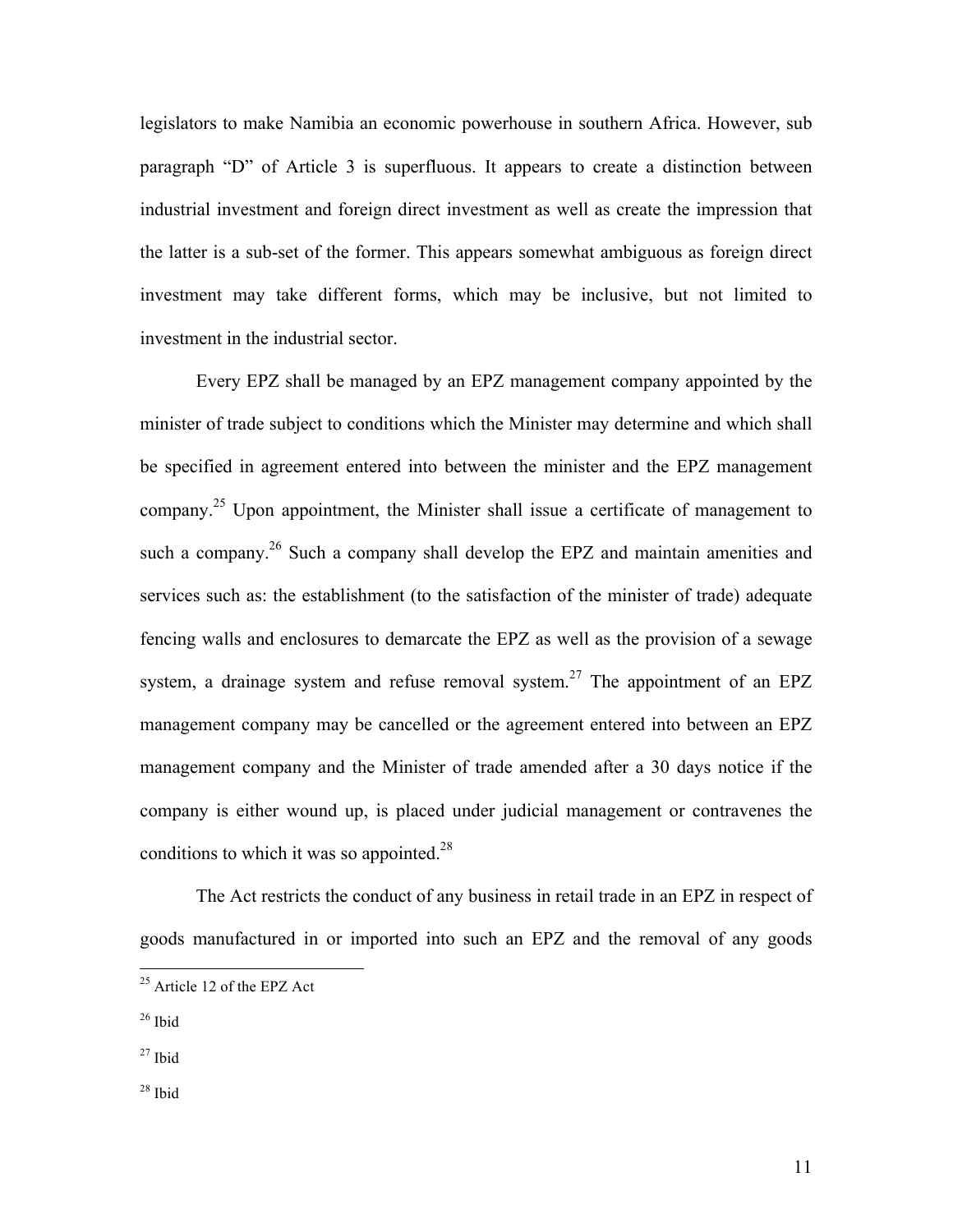manufactured in an EPZ for any purpose other than the removal to another EPZ or for export to a country other than Namibia.<sup>29</sup> These can only be done with the authorisation of the minister of trade, acting in consultation with the minister of finance.<sup>30</sup>

Some of the most controversial provisions of the Act are found in Part three, which contains Articles  $5 - 9$ . As per Article 5, the sales tax, the additional sales duty and the customs or excise duty payable under the Sales Tax Act, 1992, Additional Sales Duty Act, 1993 and the Customs and Excise Act, 1964 respectively, shall not be levied on companies operating in an EPZ. In the same vein, no instrument executed in or outside the EPZ, which relates to the transfer, lease shall be subject to any duty imposed by the Stamp Duty Act of 1993. Furthermore, no income derived in an EPZ shall be liable to taxation in terms of the provisions of the Income Tax Act, 1981. The provisions of the Foreign Investment Act shall not apply in an EPZ.<sup>31</sup>

When the EPZ was passed in 1995, it stated that the Labour Act of 1992 would not apply in  $E\text{PZs}^{32}$  This made the EPZ Act to be the subject of widespread criticisms and there was a clarion call from labour rights movements, the media and NGOs for its amendment.<sup>33</sup> By not allowing the Labour Act to be applicable to EPZ, the government left the workers at the mercy of companies that operate within EPZ. It is not quite clear what the motives of these provisions were. They were probably meant to attract investors

 <sup>29</sup> Article 4 of the EPZ Act

<sup>30</sup> Ibid

<sup>&</sup>lt;sup>31</sup> Articles 8 and 9 of the EPZ Act

<sup>&</sup>lt;sup>32</sup> See the Preamble to the EPZ Act

<sup>33</sup> Labour Resource and Research Institute, (LARRI) *Ramatex: On The Other Side Of The Fence* (October 2003) 5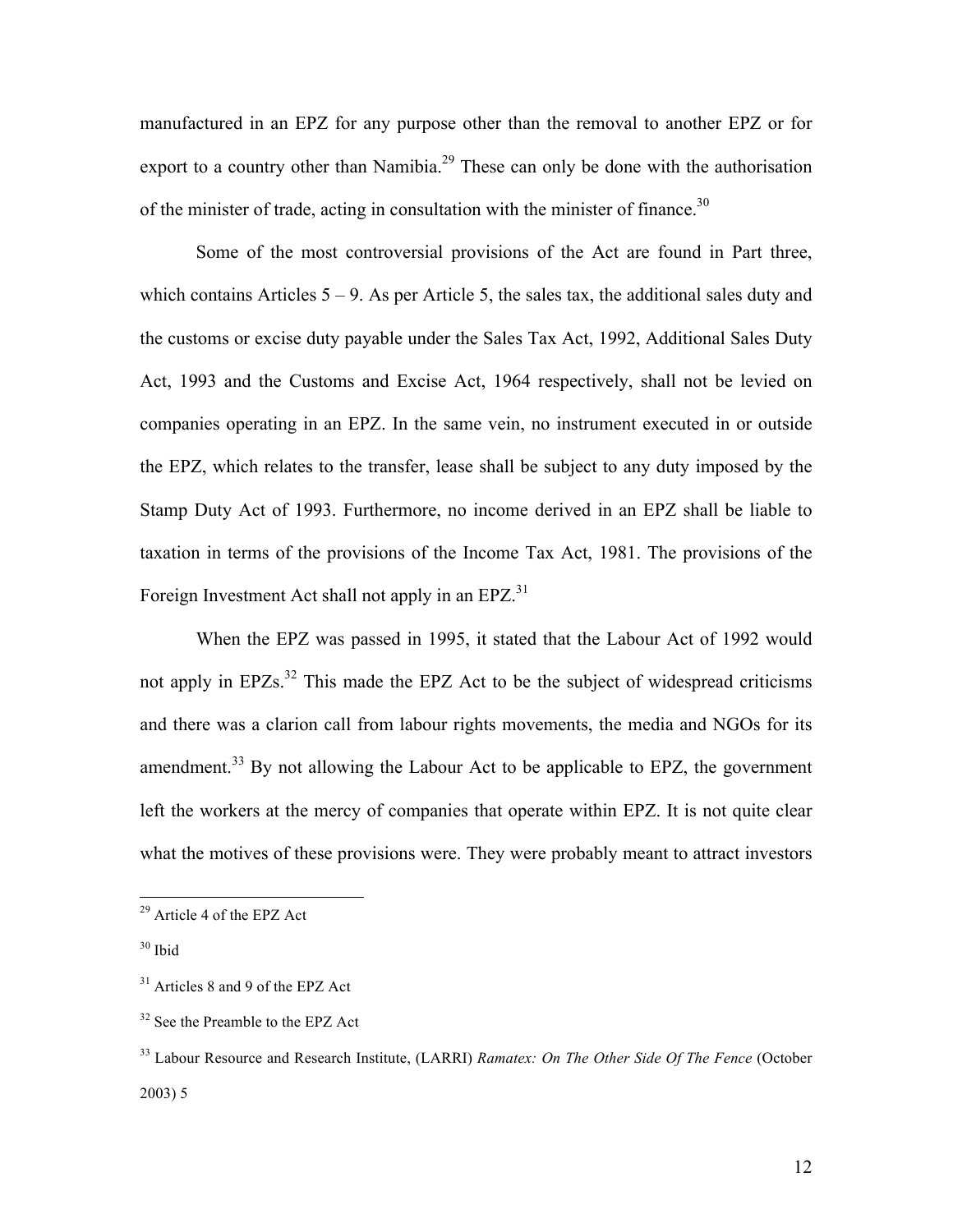as they (investors) would not be subject to the rigours of the local labour law. At the time, the government argued that both local and foreign investment in the first five years of independence had been disappointing and that the EPZ were the only solution to high employment.<sup>34</sup> The then President, Sam Nujoma, described the exclusion of the Labour Act as necessary to allay investors' fear of possible industrial unrest.<sup>35</sup> He further described the non-application of Namibia's Labour Code in the EPZ regime as a delicate compromise, which was necessary to achieve the larger goal of job creation.<sup>36</sup> Critics say the Namibia Government was unwittingly sacrificing its people at the altar of foreign investment.<sup>37</sup> I don't think this view is totally correct. Investors are likely to put their money in places that offer them the best conditions for a favourable return to their investments. Countries understand this and they will try to outdo each other to lure investors to their respective countries. In my opinion, the least the Namibian Government could have done was to have an effective mechanism to investigate issues relating to labor violations. Sadly, this was not the case. Article 8(2), which creates a mechanism to carter for workers contain the voluntary "may" and not the mandatory "shall". It provides that the Minister of Trade may in consultation with the Minister of Labour make regulations relating to employment, conditions health, termination of employment contract, disciplinary action safety and welfare. Thus the creation of such an important mechanism to protect workers was left to the discretion of the Minister. In the event that such a minister did not create such a mechanism, then the workers shall have no other

 $34$ Ibid

 $35$  Ibid

 $36$  Ibid

 $^{37}$  Ibid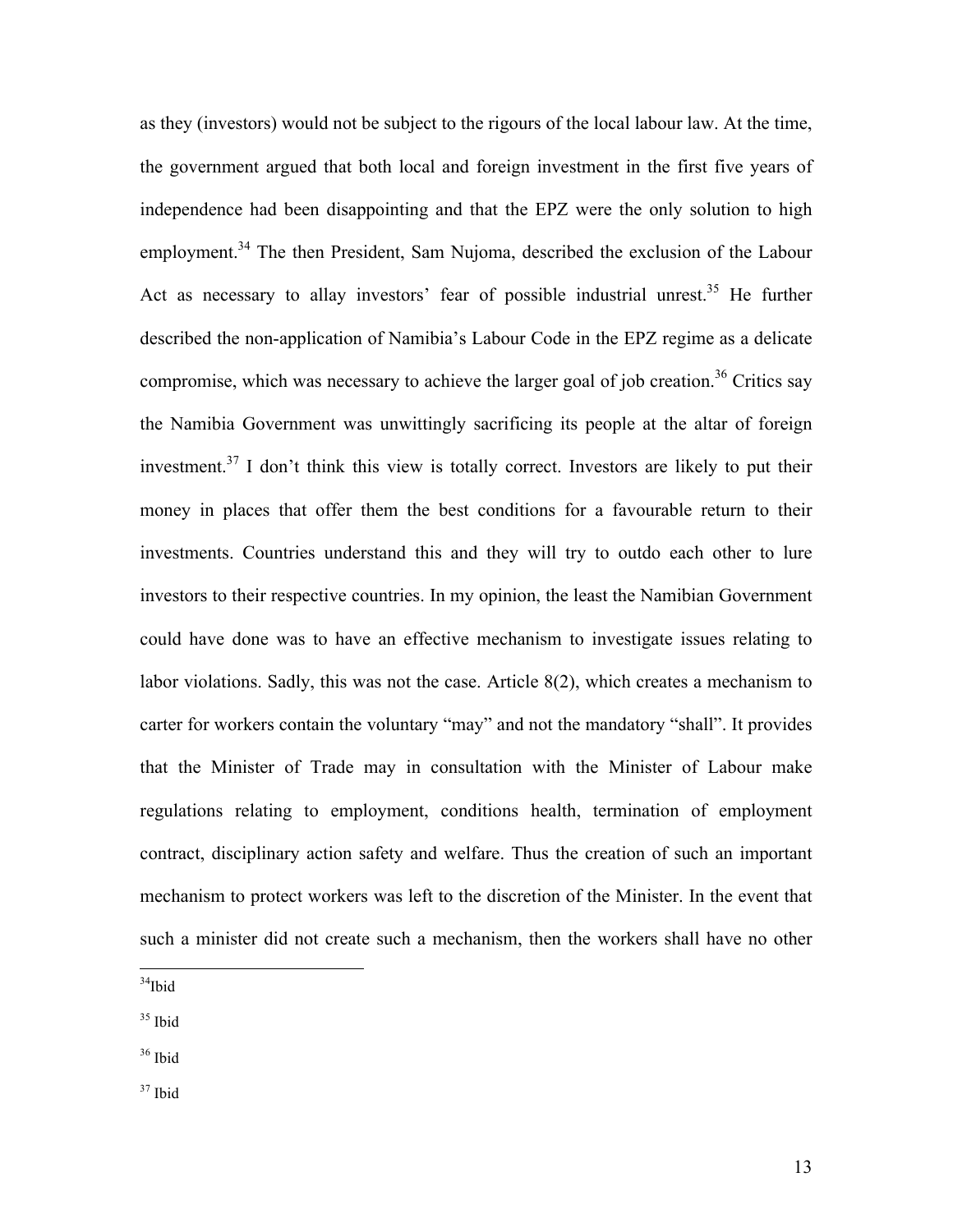place to seek recourse to. As a result of these shortcomings, Namibia's largest trade union, the National Union of Namibian Workers (NUNW) opposed the exclusion of the labour act and instructed its lawyers to challenge the constitutionality of the EPZ in court.<sup>38</sup> After intense negotiations, a compromise was reached which stipulated that the labour act will apply in EPZs, but that strikes and lock-outs would be outlawed for a period of five years.<sup>39</sup> However, in 2001 the Government accepted that EPZ workers had the right to strike by amending Article 8, which had excluded the application of the Labour Act.<sup>40</sup>

Expropriation, compensation and dispute settlement are couched in Articles 16 and 17, respectively. Generally, no property in an EPZ or any part thereof shall be expropriated except in accordance with local laws.<sup>41</sup> Where expropriation is carried out, the Government shall pay to the owner just compensation without undue delay and in freely convertible currency.<sup>42</sup> In case of dispute relating to the amount or any other matter in connection with the payment of compensation as a result of expropriation or with regard to the validity of an EPZ management certificate, such dispute shall be settled by arbitration, if the holder of the EPZ management certificate had so elected.<sup>43</sup> According to Article 17 (3), any arbitration award is final and binding on the government and on the

 $38$  Ibid

<sup>39</sup> Ibid

<sup>40</sup> See Export Processing Zone Amendment Act of 11 June 1996

<sup>&</sup>lt;sup>41</sup> Article 16 (1) of the EPZ Act. These local laws are the Expropriation Ordinance of 1978 and Article 16 (2) of the Namibian Constitution.

 $42$  Ibid

 $43$  Article 17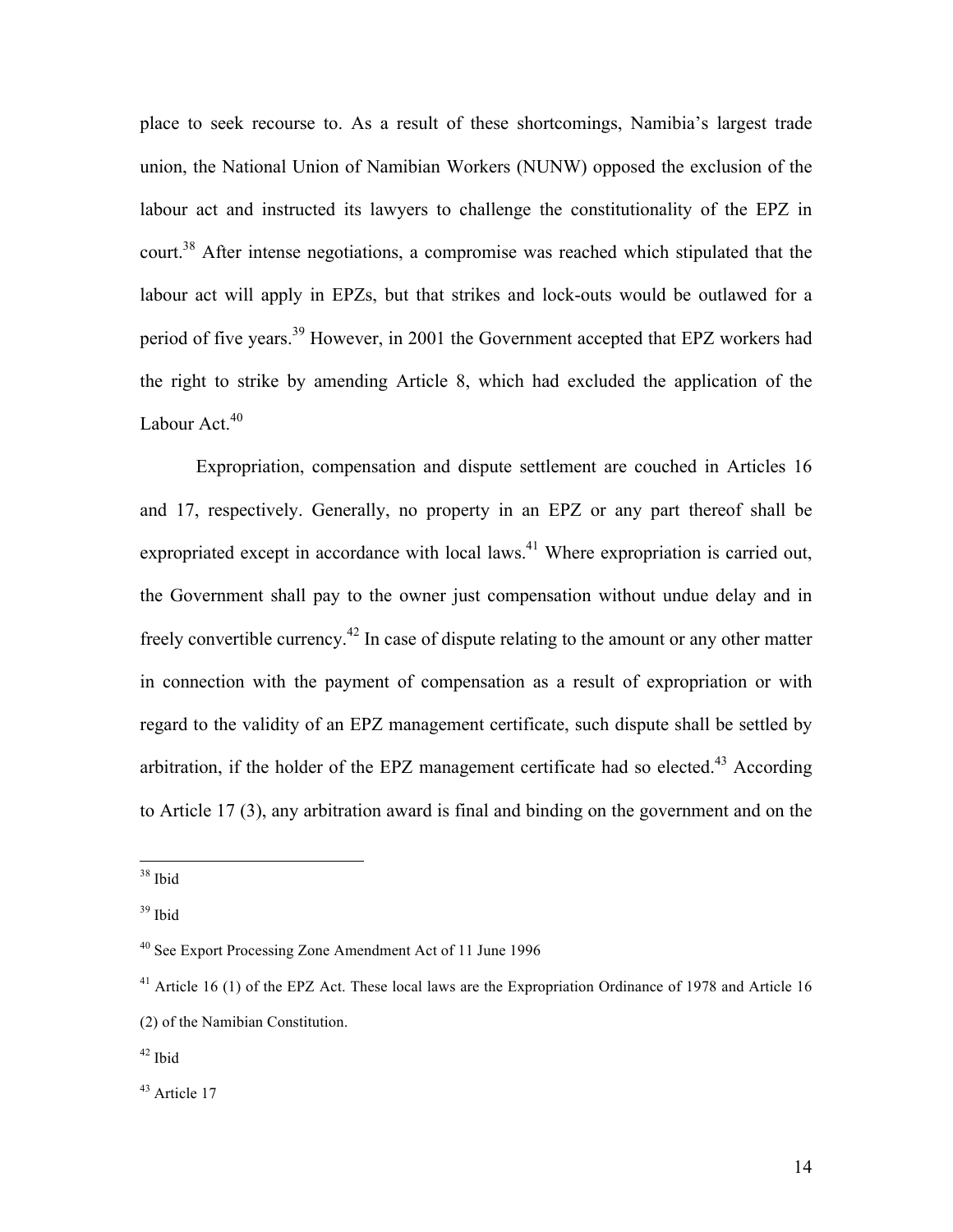holder of the EPZ management certificate. Where the EPZ certificate does not make mention of arbitration any dispute that arises was to be determined by the competent court in Namibia. 44

#### **3. BACKGROUND TO THE RAMATEX CASE**

The advent of Ramatex's coming into Namibia was heralded by Namibia's Minister of Trade and Industry and the City of Windhoek (capital city of Namibia) Council as a significant investment that would be a milestone in overseeing the establishment of southern Africa's largest textile manufacturing industry.<sup>45</sup> At the time, it announced that it had succeeded in snatching up a project worth 1 billion Namibian Dollars (about 10 million Euros) ahead of South Africa and Madagascar, which had also been considered by the Malaysian company, Ramatex.<sup>46</sup> The Namibian government was hoping that this would be the first step towards building a skill based competitive advantage for Namibia to become a leading center for textile and garment industries in Africa.<sup>47</sup> Drawing in the para-statals providing water and electricity (Namwater and Nampower) as well as the Windhoek municipality, the Ministry put together an incentive package. This package included subsidized water and electricity, a 99-year tax exemption on land use as well as over 100 million Namibian Dollars to prepare the site including earthworks construction and the setting up of electricity, water and sewage infrastructure.

<sup>&</sup>lt;sup>44</sup> Ibid

<sup>45</sup> Herbert Jauch *The Ramatex Closure in Namibia: Hard Lessons to be learned* available at www.namibian.com.na/2008/March/columns/08F0362BB6.html. (last visited 31 March 2010)

 $46$  Ibid

 $47$  LARRI supra note 31 at 11.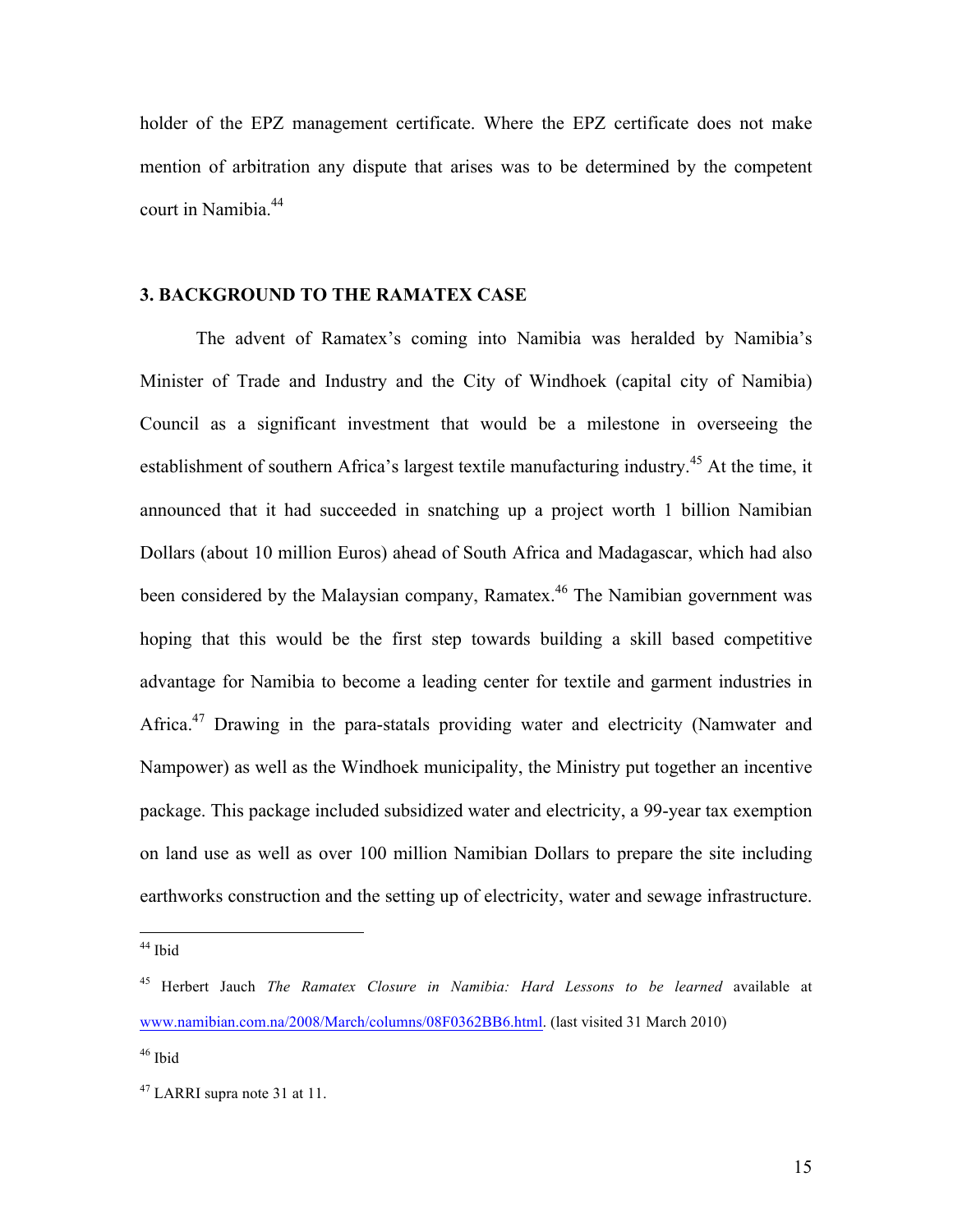This was justified on the grounds that it would create 10,000-15000 jobs especially for historically disadvantaged people.<sup>48</sup> It was also stated that the project would lead to increased tax revenue as well as the rapid and efficient transfer of required skills.<sup>49</sup> This would in turn lead to small business development, human resources development and industrial linkages. <sup>50</sup> Mentioned was made of the fact that the project would lead to the development of a sophisticated communication and transport network and thus shall open the route for more foreign direct investment into the country.<sup>51</sup>

The Ramatex project was officially launched in Windhoek (capital of Namibia) on the 14 of June 2001 and construction began in August 2001. Garment, dyeing, knitting and spinning factories were built. However, within a few years of its existence, concerns were raised as to its commitment towards Namibia's developments. Instances of human (labour) rights and environmental rights abuses were recorded. In fact, a study carried out the Labour Resource and Research Institute (LaRRI) of Namibia found widespread abuses of workers rights, including forced pregnancy tests for women who applied for jobs; non-payment for workers on sick leave; very low wages and no benefits; insufficient health and safety measures; no compensation in case of accidents; abuse by supervisors and open hostility towards trade unions.<sup>52</sup> Tensions erupted between Ramatex and labour unions leading to strikes in 2002, 2003 and 2006 as a result of the former's

 <sup>48</sup> Ibid

<sup>49</sup> Ibid

<sup>50</sup> Ibid

 $51$  Ibid

<sup>52</sup> LARRI *Assessment of the Export Processing Zone* (2000) 6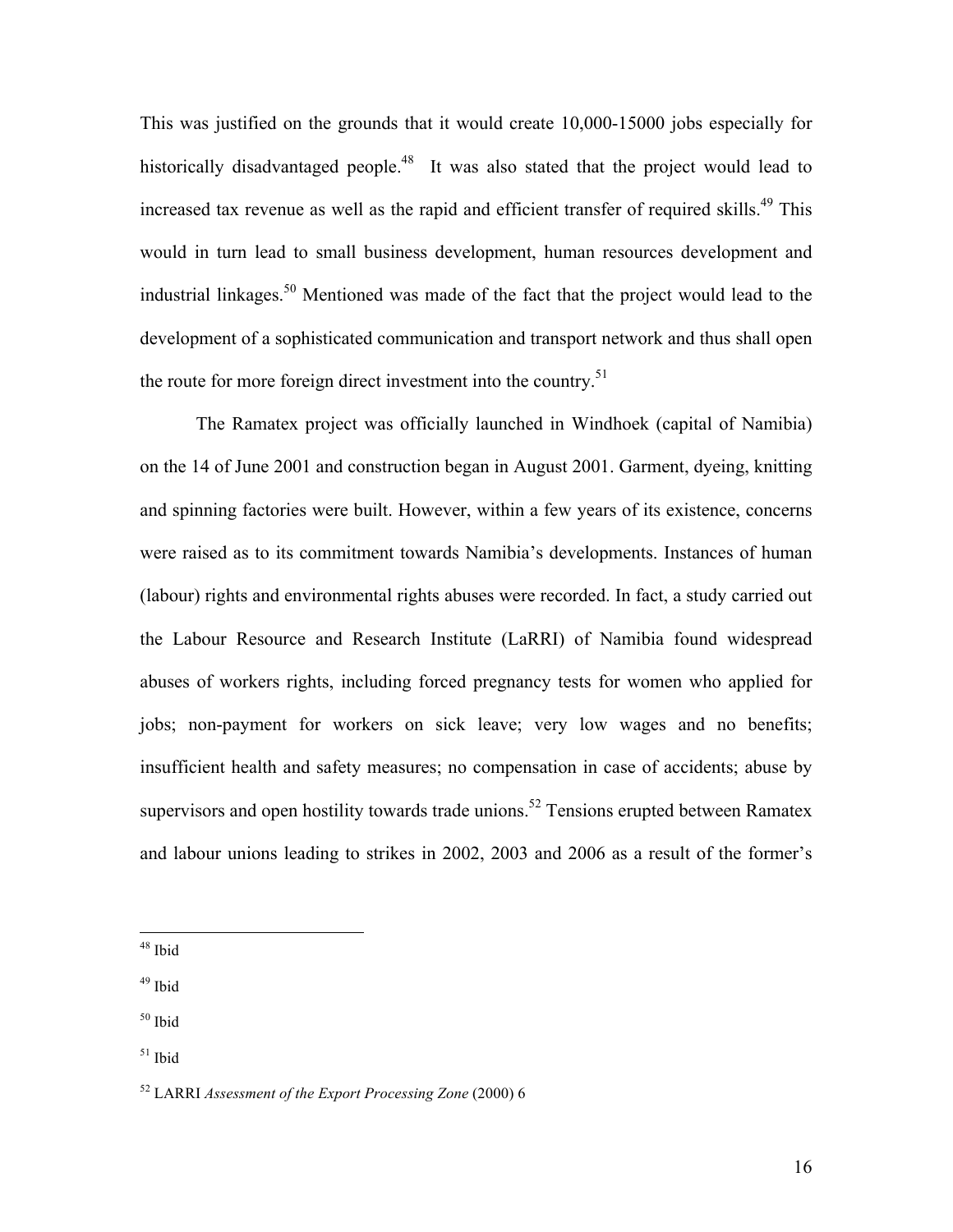failure to improve the working conditions of workers. Following the 2006 strike, workers wages were slightly increased and housing and transport allowances were introduced.

At the height f its operations in 2004, Ramatex employed about 7000 workers including over 1000 Asian migrant workers mostly from China, the Philippines and Bangladesh.<sup>53</sup> Although the company claimed that these workers were brought in as trainers, most of them were employed as mere production workers with basic salaries of around US\$ 300 – US\$ 400 per month, which were higher than that of their Namibian counterparts. <sup>54</sup> Some critics held that the import of Asian workers served the company's divide and rule tactics as protests by Namibians, Filipinos and Bangladeshi workers were isolated and found no support from their Chinese counterparts.<sup>55</sup> At the end of 2007, about 4000 workers had been retrenched including 400 Asians. It is fair to say that Ramatex might not have brought in the foreign workers for the mere purposes of divide and rule. Probably, the workers were well trained than their Namibia counterparts. In addition, it might have been expensive to employ Namibians with same education and training as the Asian workers.

In April 2005, Ramatex closed one of its plants (Rhino Garments) leading to the retrenchment of 1000 workers. This happened immediately following the termination of the ATC agreement, which saw many textile factories in Lesotho, South Africa, Mauritius, Madagascar, Kenya and Swaziland closing down. At the time, the Government of Namibia maintained that the termination of the ATC would in no way

 <sup>53</sup> H. Jauch *The Ramatex Closure in Namibia: Hard Lessons to be learned* available at www.namibian.com.na/2008/March/columns/08F0362BB6.html. (last visited 31 March 2010)

<sup>54</sup> Ibid

 $55$  Ibid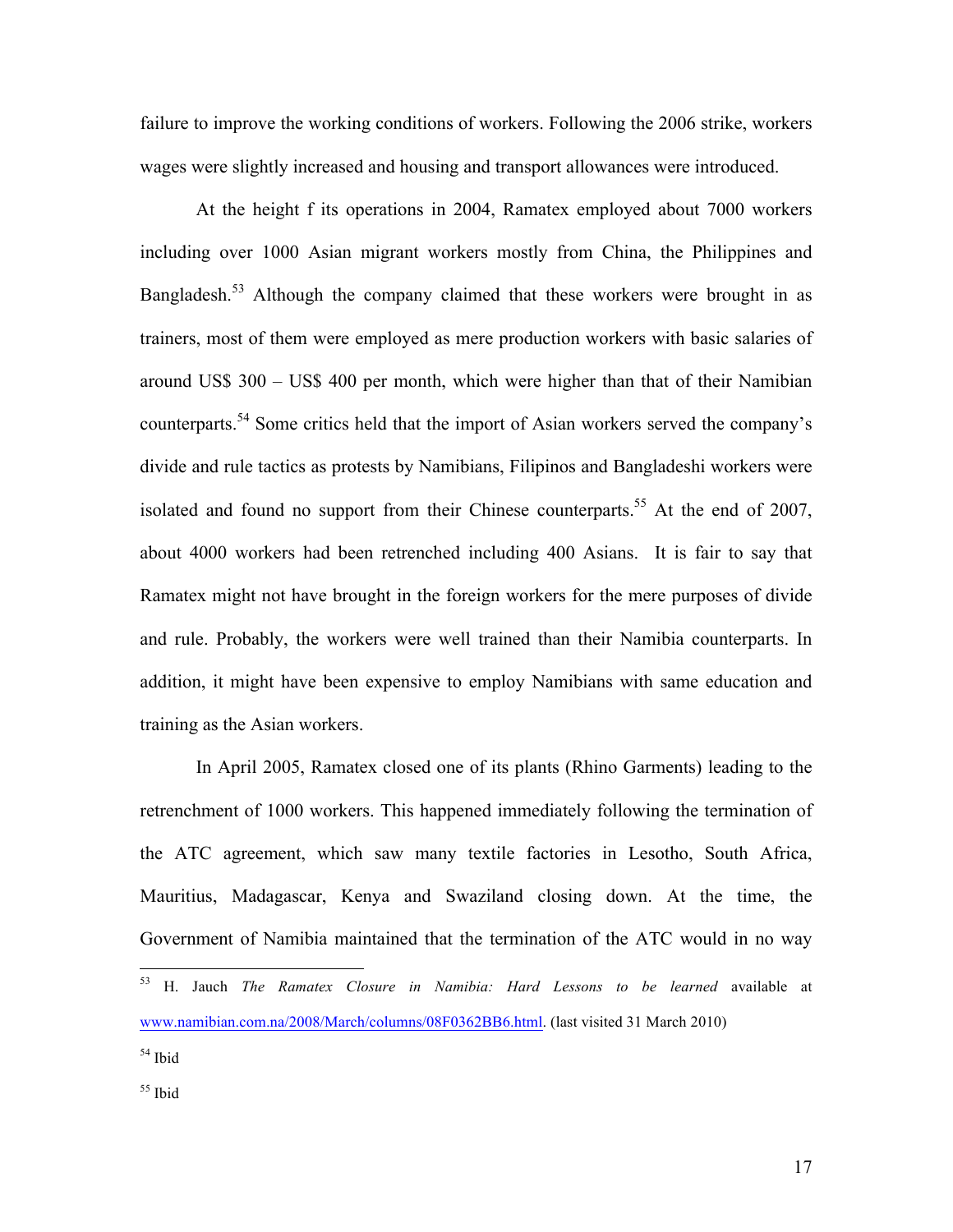threaten the prosperous existence and further development of the textiles and garments sectors in Namibia.<sup>56</sup> The Namibian government and Ramatex maintained that the factory's closure was a result of the International Textile, Garment and Leather Workers Federation (ITGLWF) writing to buyers to inform them of the poor labour conditions at the factory.<sup>57</sup> This was however, not a true reflection of the situation as the letters from ITGLWF expressly stated that the Federation did not want buyers to boycott products from Ramatex Namibia. 58

In 2006, following a year of speculation, Ramatex closed its main spinning, knitting and dyeing factories in Namibia, leaving only one of its plants – Flamingo Garments to operate, retrenching some of its workers in the process. Meanwhile 484 Bangladeshi who had been brought in were quietly deported when their atrocious working and living conditions became public knowledge.<sup>59</sup> Some of these workers, whose contracts were terminated after they questioned their employment conditions, brought a legal action against Ramatex in the Windhoek District Labour Courts. The company advanced losses as the main reason for closing this plant. This trend provided clear indication that Ramatex was preparing for closure.

<sup>59</sup> J. Grobler *Ramatex raked in millions,* available at http://www.namibian.com.na/index.php?id=28&tx\_ttnews[tt\_news]=48426&no\_cache=1 (last visited 9 April 2010)

 <sup>56</sup> L. Dentlinger *Namibia and the textile industry – Golden fleece or threadbare hope?* Available at http://www.namibian.com.na/2005/April/national/05AB571E42.html (last visited 31 March 2010).

<sup>57</sup> Ibid

<sup>58</sup> Ibid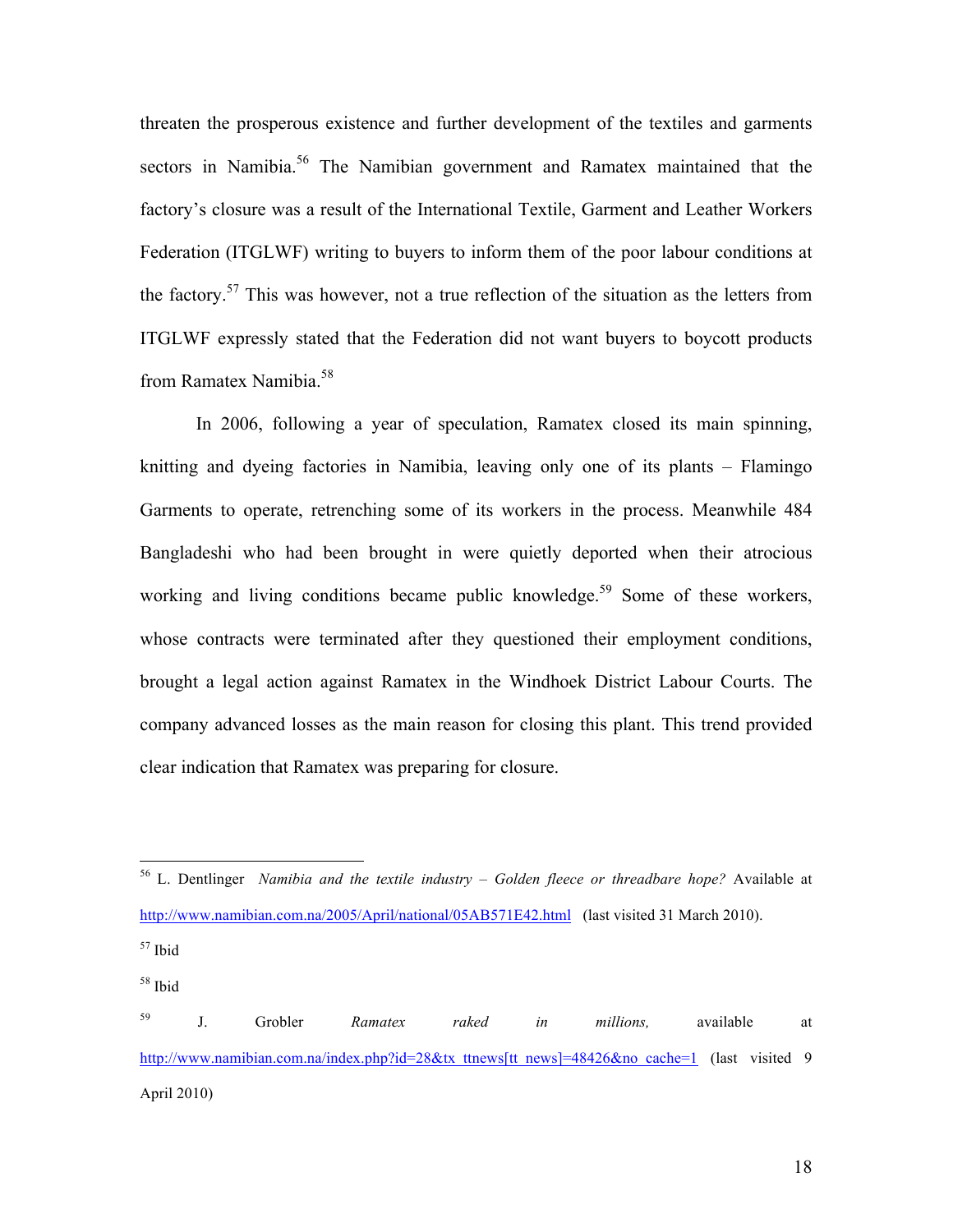The inevitable happened in March 6, 2008 when Ramatex closed its only remaining division, Flamingo Garment leaving 3000 workers jobless. When workers arrived at the factory to report for duty, they were barred from entering the factory. They had not been informed of the impending closure. Ramatex said it had to close the factory as a result of financial losses, which it had been incurring over the years. The company advanced that increased wage bill and seasonal fluctuations made business difficult. It claimed that it had lost approximately 500 million Namibian Dollars (about US\$ 850,000) during it last year of operation.<sup>60</sup> This assertion is highly questionable, as Ramatex paid no taxes, received water and electricity at subsidised rates and was exempted from import duties in the U.S.A.<sup>61</sup> After intense negotiations, the Namibia Food and Allied Union (NAFAU) representing the workers agreed compensation packages with Ramatex to the effect that the retrenched workers will receive: two weeks salary for every year they worked; payment for outstanding leave days as well as 70% payment of workers medical bill for the month of April.<sup>62</sup>

### **4. LEGAL IMPLICATIONS OF RAMATEX'S ACTIVITES AND SUBSEQUENT CLOSURE**

The closure of Ramatex had some profound consequences on Namibia. It showed a blatant disrespect of the local laws be it labour, environmental or immigration laws.

 $60$  Ibid

<sup>&</sup>lt;sup>61</sup> J. Stiglitz supra note 1

<sup>62</sup> C. Maletsky, *Ramatex agrees on packages*. Available at http://www.namibian.com.na/index.php?id=28&tx\_ttnews[tt\_news]=48560&no\_cache=1 (last visited on 31 March 2010.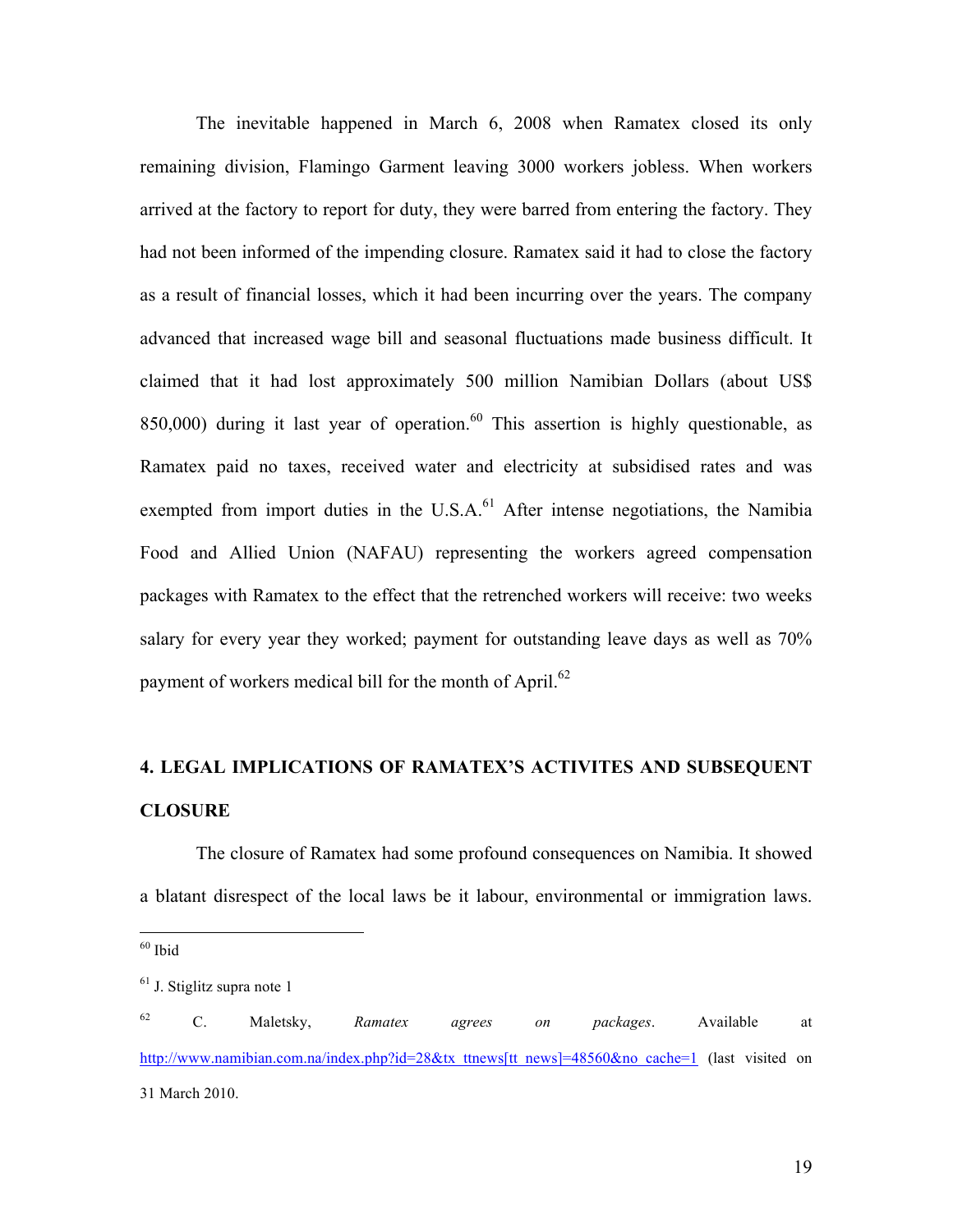First, it has left about 3000 Namibian working in the industry unemployed. Worst affected were the thousands of young people, mostly female workers who had to endure highly exploitative working conditions for years and in the end were literally dumped in the streets without any significant compensation.<sup>63</sup> Many sub-contractors who had calved a niche for themselves from Ramatex's investments ran out of business. Note should be taken of the fact that these people were not given notices of the imminent closure. In most situations, companies often inform its workers of its intention to close and start negotiating redundancy packages in advance. This was not the case with Ramatex. The company knew of its closure and had been secretly shipping out its equipment on the grounds that it was sending them abroad for maintenance. This was contrary to a press statement of the company in 2005 wherein it had denied that its operation in Namibia would be short-lived.<sup>64</sup> Closely linked to the above, there are many people suffering from diseases, which they caught by working for Ramatex. Medical tests on about 3000 former Ramatex workers confirm at least 46 cases in which working conditions at the textile factories resulted in significant health problems<sup>65</sup>. Most of these people, who have now returned to their villages, would have to take care of their medical bills. This is in contravention to the letter and spirit of the Labour Act wherein the company has to compensate workers injured as a result of occupational diseases.

 <sup>63</sup> J. Stiglitz supra note 1

<sup>64</sup> L. Dentlinger *Namibia and the textile industry – Golden fleece or threadbare hope?,* available at http://www.namibian.com.na/2005/April/national/05AB571E42.html. (last visited on 31 March 2010) <sup>65</sup> D. Isaacs, *Ramatex fallout goes on: workers in need of medical help,* available at

http://allafrica.com/stories/200807160679.html (last visited on 9 April 2010)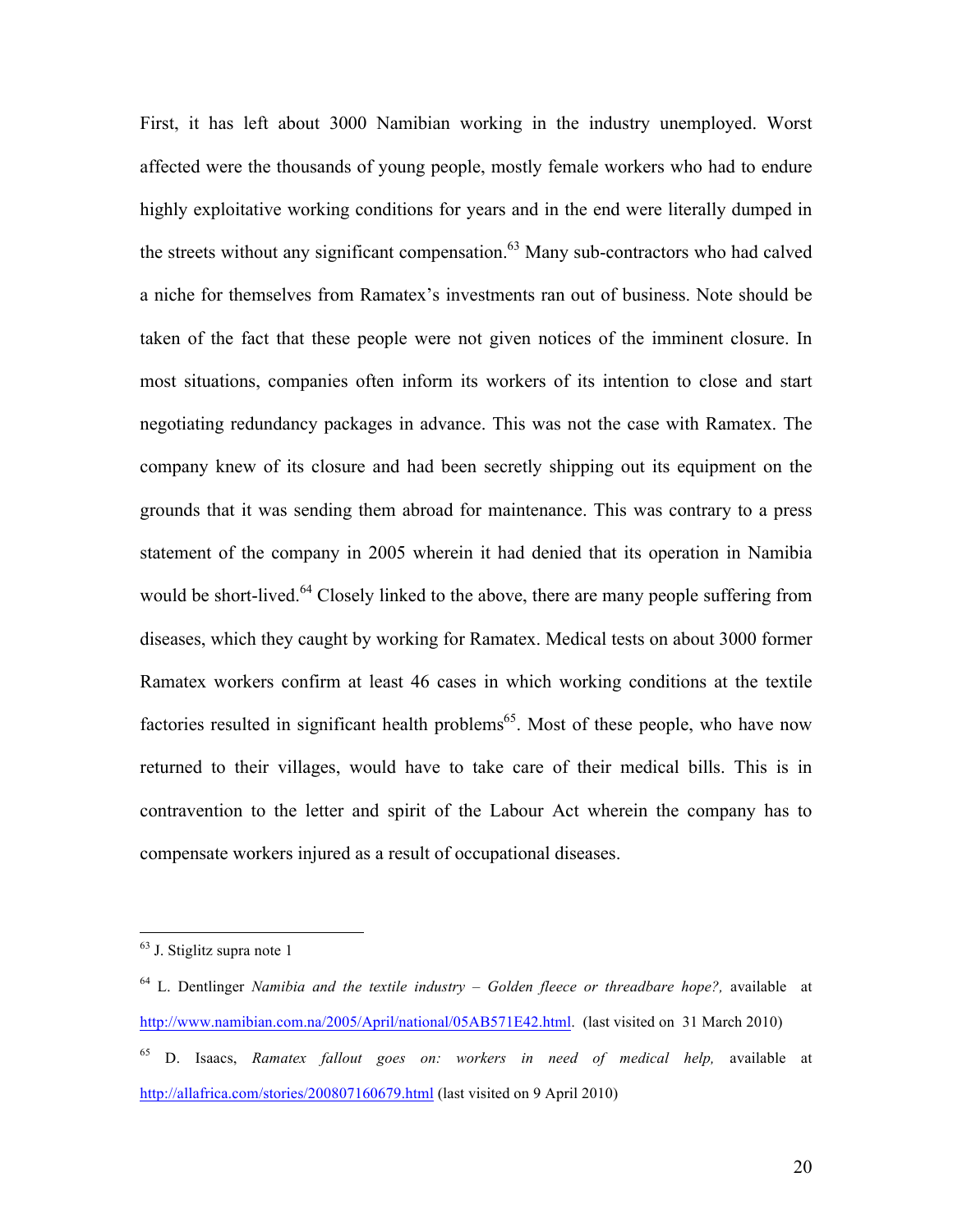Ramatex flouted the immigration laws of Namibia. Namibian immigration laws and regulations as well as the country's Affirmative Action Act of 1998 prescribe that work permits for foreign nationals shall only be issued if the required skills cannot be found locally<sup>66</sup>. In additional, employers are required to employ Namibian understudies to ensure skills transfer. However, this was not followed by Ramatex. It was astonishing that they were allowed to employ productions workers with basic salary over and above those of their Namibian counter parts. Thus Ramatex did not only violate the immigration law of employing foreign nationals for jobs that locals could do, but also practised discrimination as foreign workers performing tasks as their local counterparts earned far more than Namibians

Besides, the heavy incentives that had been given to Ramatex came to nought. As indicated above, Ramatex was exempted from taxes (99% tax exemption on land use) and paid subsidised water and electricity bills. The Government and the City of Windhoek Council had rejected concerns raised by journalists and civil society organisations (CSOs) on the way Ramatex was conducting its business in Namibia. At the time, the government dismissed these concerns as alleged tactics to "scare away investors".<sup>67</sup> In monetary terms, the Namibian government together with the City of Windhoek Council made many losses from these incentives; money which would have been used in other sectors of the economy especially the health and educational sectors.

 <sup>66</sup> H. Jauch and R. Traub-Merz (eds): *The Future Of The Textile And Clothing Industry In Sub-Saharan Africa* Friedrich Elbert Stiftung, Bonn (2006) 220

<sup>67</sup> *Ramatex – Money, Hopes and Livelihoods Down the Drain* Available online at http://www.namibian.com.na/index.php?id=28&tx\_ttnews[tt\_news]=48187&no\_cache=1 (last visited on 9 April 2010)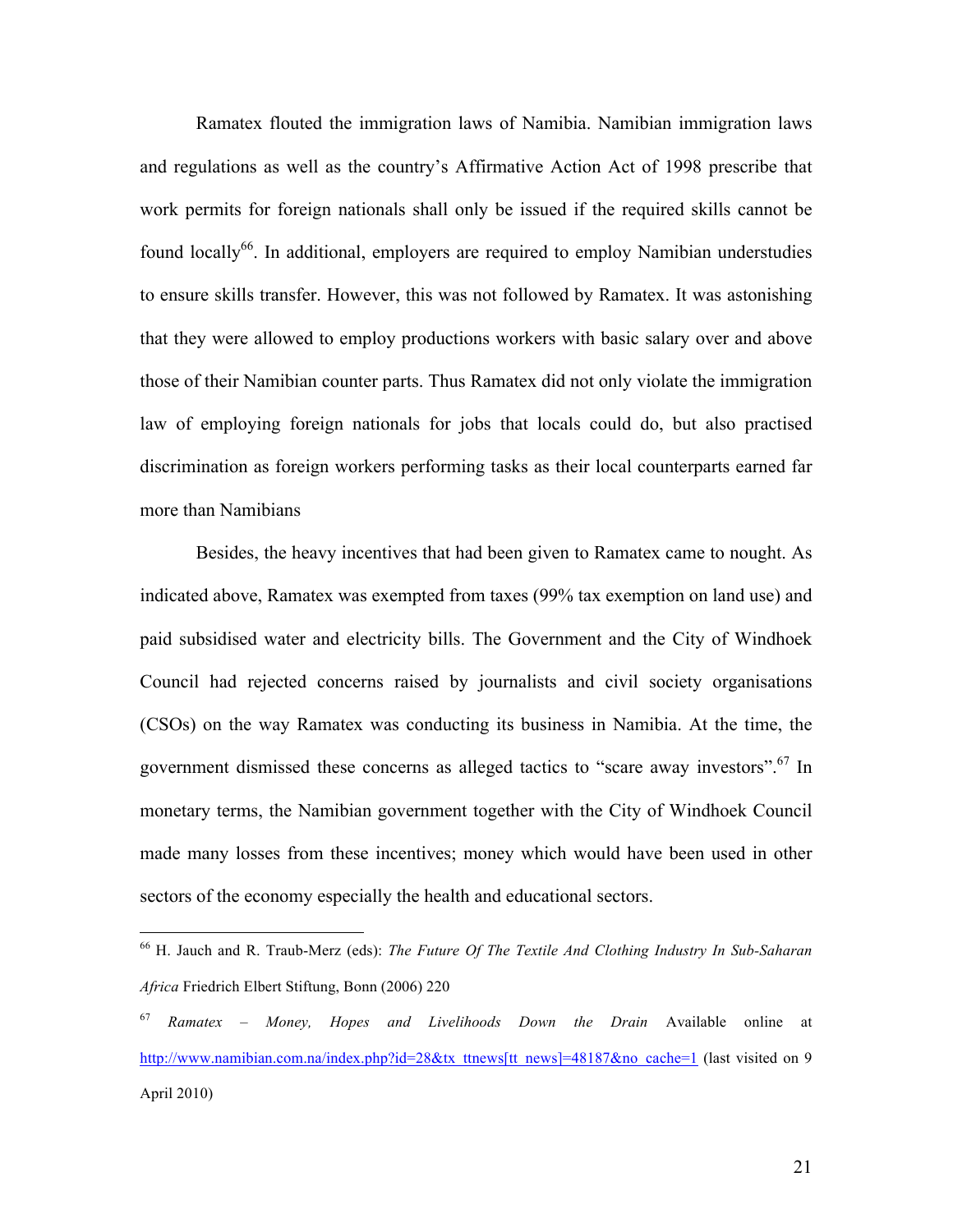Ramatex left serious environmental problems unattended. The factory did not install the technology to dispose of the waste-water. As a result, Windhoek's water sources were being polluted by waste. In addition, underground water sources were contaminated by toxins from the wet-processing at the plant. Worst of all, the streams stemming from the factory and carrying contaminated water run into the Goreangab Dam, where water is being stored and treated for household and other uses. Ramatex had promised to resolve these issues, but indeed they failed: to install impermeable lines for the waste; floors which were in contact with waste were not lined with special synthetic material and lastly, the factory had an underground network as well as pipes running in the open unlined brickwork trenches.<sup>68</sup> At the height of its operations when these environmental damages became real, a local NGO, Earthlife Africa warned the Namibian government and anticipated Ramatex to consume about 1.5 million litres of water per day (which would be more than half of Windhoek's total water consumption), but the latter failed to take any precautionary measures.<sup>69</sup> In fact, these concerns were met with open hostility by the Namibian government that accused the organisation of being against development and job creation.<sup>70</sup> Instead, the City of Windhoek Council announced near the end of 2006 that it would take over the company's waste management.<sup>71</sup> Ramatex

 <sup>68</sup> S. Cappucio, *Labour and Environment: the Ramatex Textile Factory case*. International Textile, Garment and Leather Workers' Federation (ITGLWF). Available online at: http://www.unep.org/labour\_environment/TUAssembly/case\_studies/Cappucio-ITGLWF.pdf. (last visited on 31 March 2010)

<sup>69</sup> J. Stiglitz, supra note 1

 $70$  LARRI, supra note 31

 $71$  Ibid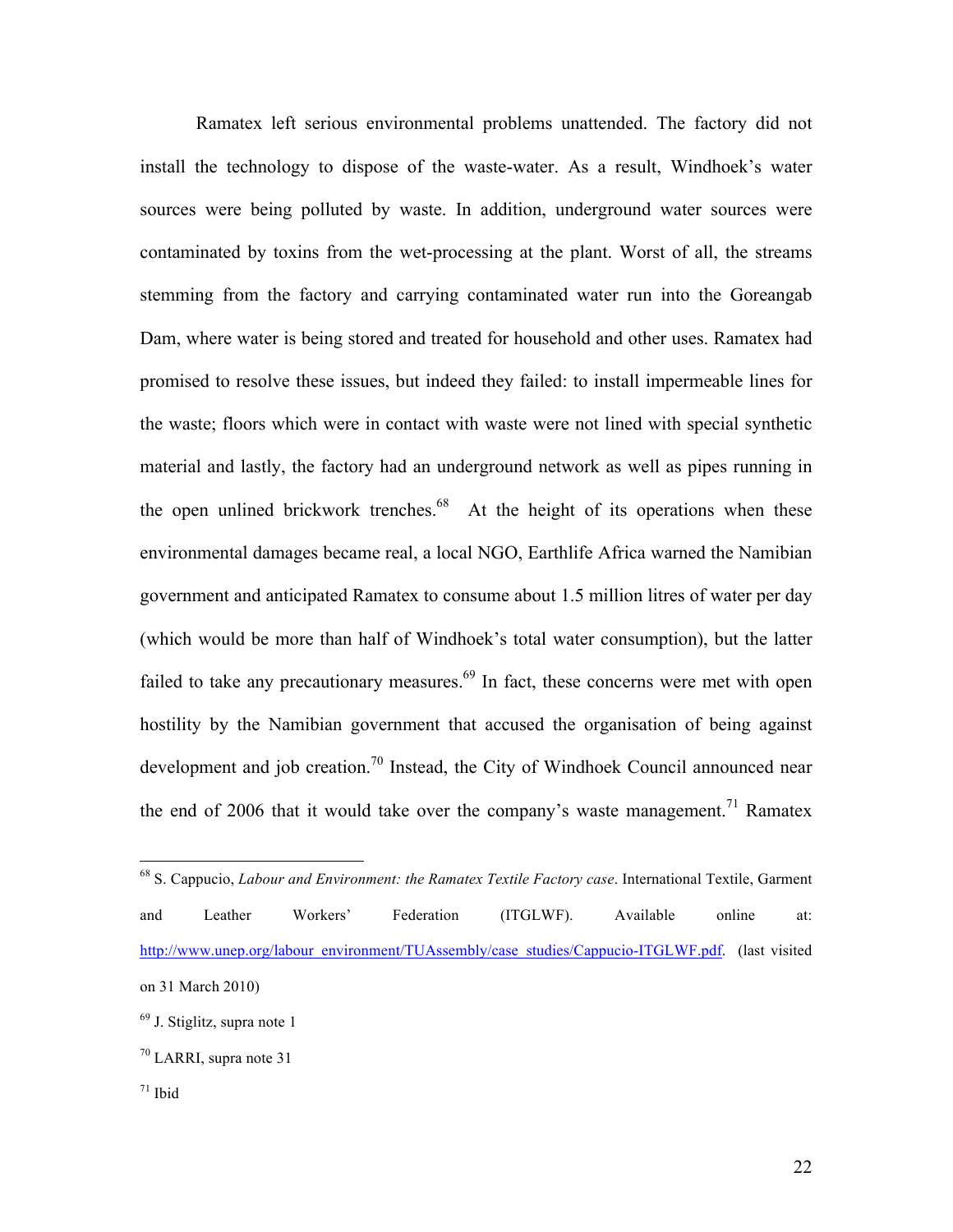should have been held fully accountable and forced to rectify the damage at its own costs.<sup>72</sup> Unfortunately, this did not happen.

Notwithstanding the above, investors often have choices or reasons for picking one country and not the other. The reasons are many and varied, but might be greatly influenced by economic considerations. As I mentioned in the beginning of the paper, Ramatex must have been influence by the WTO ATC regime. They probably might not have found it economically sound to continue their operations in the country. On another note, there might have chosen Namibia out of the other Southern African countries because of the favourable investment regime. May be they wouldn't have come there in the first place if there wasn't a favourable investment climate.

### **5. TOWARDS AN EFFECTIVE LEGAL REGIME FOR FOREIGN DIRECT INVESTMENTS IN SUB-SAHARAN AFRICA**

#### **5.1 Why is there a need for an effective legal regime?**

It should be noted that most African countries have an investment law in one form or the other. The problem is effective implementation of this regime and adapting some of its provisions to current circumstances.

Violation of local laws by multinational corporations is not new to developing countries.<sup>73</sup> In fact, many instances of corporate evildoing have rightly become infamous,

 $72$ Ibid

<sup>73</sup> In Papua New Guinea, a large Gold and Copper mine, Ok Tedi, dumped 80,000 tons of contaminated material daily into the Ok Tedi and Fly Rivers over the course of a dozen or so years as it extracted some \$6 billion worth of ore. Once the mine was exhausted, the Australian majority share ownership, after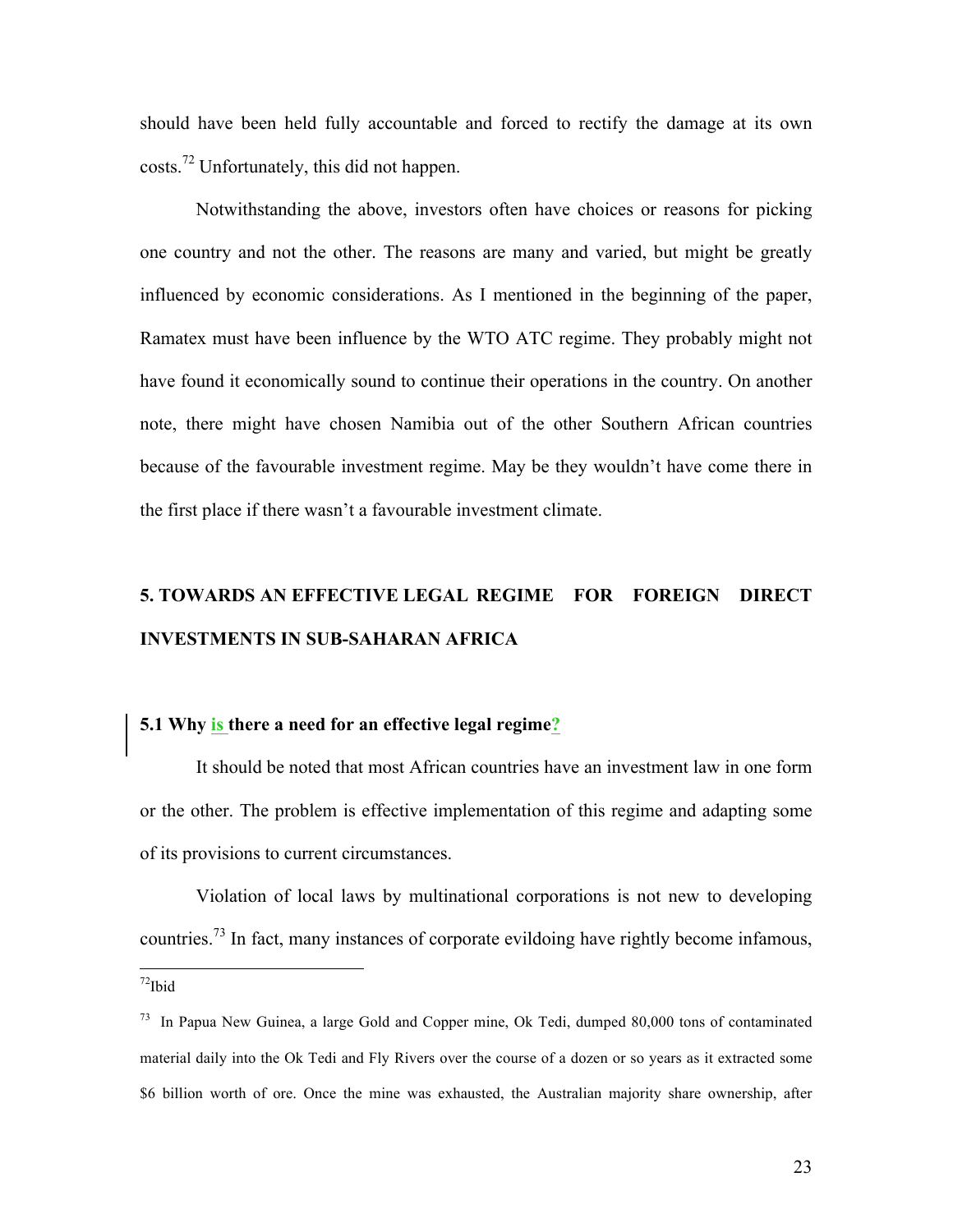the stuff of legend: Monsanto's development of seeds that produced plans which in turn produced seeds that could not be replanted, thereby forcing farmers to buy new seeds annually and Exxon's massive *Valdez* oil spill and the company's subsequent attempts to avoid paying compensation. 74

The Ramatex case is a classic example of multinational corporations who take advantage of weak and most often, obsolete pieces of legislation to maximise their profits at the detriment of the host nation. There is thus an urgent need to regulate their businesses through effective implementation of existing local laws. The reasons for these mechanisms are many and varied and will be discussed in the ensuing paragraphs.

An effective implementation of local laws would ensure that such local laws are respected. Ramatex's operations in Namibia were nothing short of controversies. It was characterised by blatant violations and disregard for labour rights, the environment and pieces of local legislation such as the Affirmative Action (Employment) Act of 1999 and the Namibian Constitution. Experiences elsewhere have shown that compromises on social, environmental and labour standards in the name of international competitiveness have led to a race to the bottom<sup>75</sup>. A legal mechanism shall ensure that there is no compromise when local laws, rights, regulations are concerned either they are respected and implemented or the defaulter faces the wrath of penalties prescribed thereof.

 $\overline{a}$ 

admitting that it had vastly underestimated the environmental impact, just walked away leaving the government, already strapped for funds, with the clean up cost. For more discussions on violations by multinational corporations, see J. Stiglitz, supra note 1.187-210

 $74$  J. Stiglitz, supra note 1 at P87

 $75$  Ibid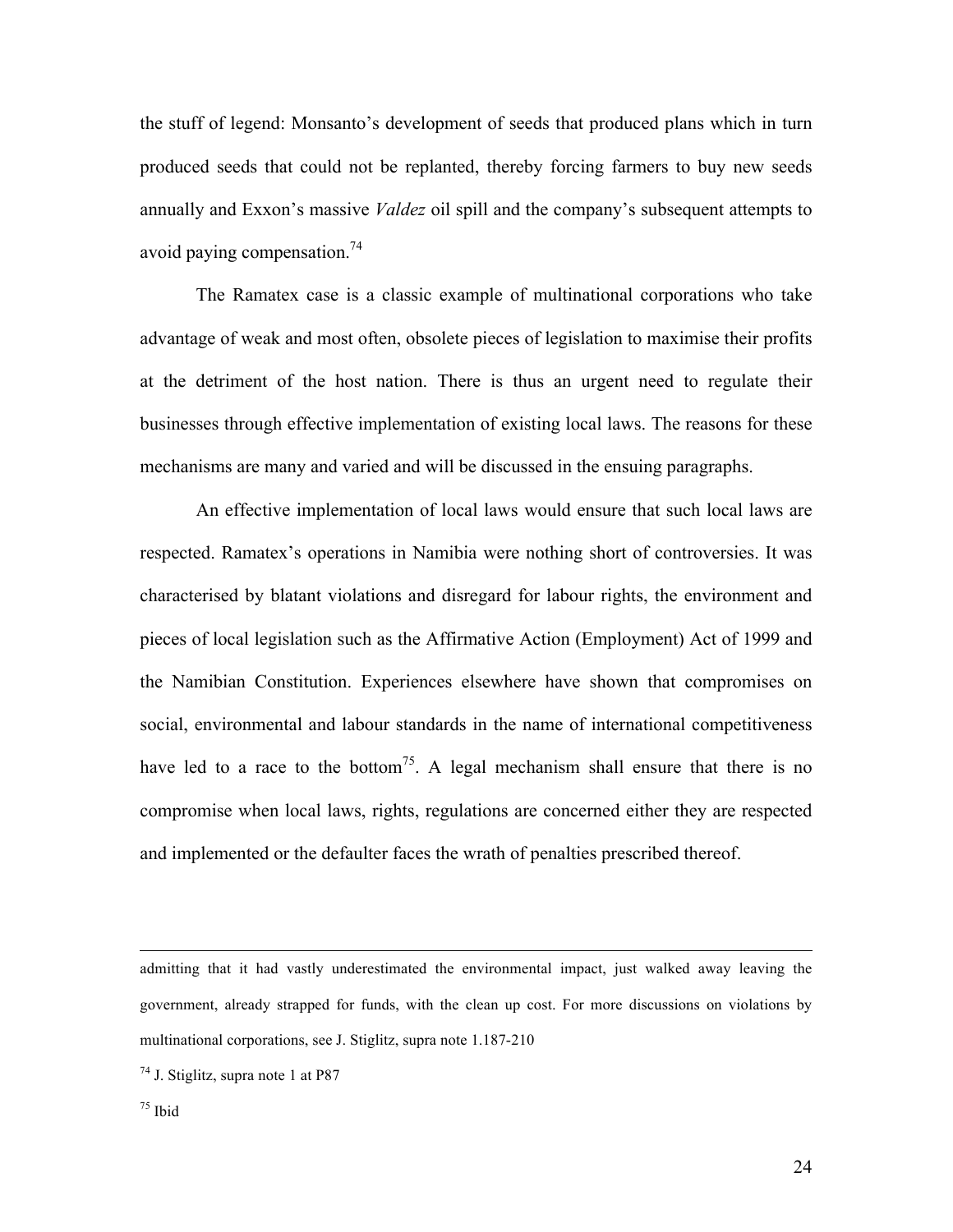Closely linked to the above, effective implementation shall ensure that multinational companies are held responsible for *ultra vires* acts. This would make them put their house in order and really think twice before engaging in any act or omission, which shall expose them to liability. As the example of Ramatex demonstrates, this was not the case. It was allowed to hire and fire workers at will, pollute the environment, erect illegal buildings, perpetrate an atmosphere of uncertainty, fear, hatred and discrimination between its workers at will. If the government had headed to the call of stakeholders to bring Ramatex to book, most, if not all of the above problems would have been abated.

#### **5.2 How to ensure an effective implementation of domestic laws**

The case of Ramatex shows that there is really an urgent need for effective implementation of the current laws or amending those that are not up-to-date. Such an effective legal regime can be achieved in the following ways:

The saying that "charity begins at home" could be employed here. African countries need to set their houses in order. For instance, they should take a stance on zero-tolerance of corruption. This would mean having a well-functioning justice system with the respect for the rule of law where judges take a no-nonsense stance towards corrupt officials. There should be coordination of activities between the judiciary and the administrative authorities, which is usually lacking in most countries.

There must be some sort of a binding agreement between the host state and the company wishing to carry out the investment. Such an agreement should clearly spell out the rights and obligations of each party as well as situations where such rights and obligations are not exercised in the manner specified by the agreement. There must be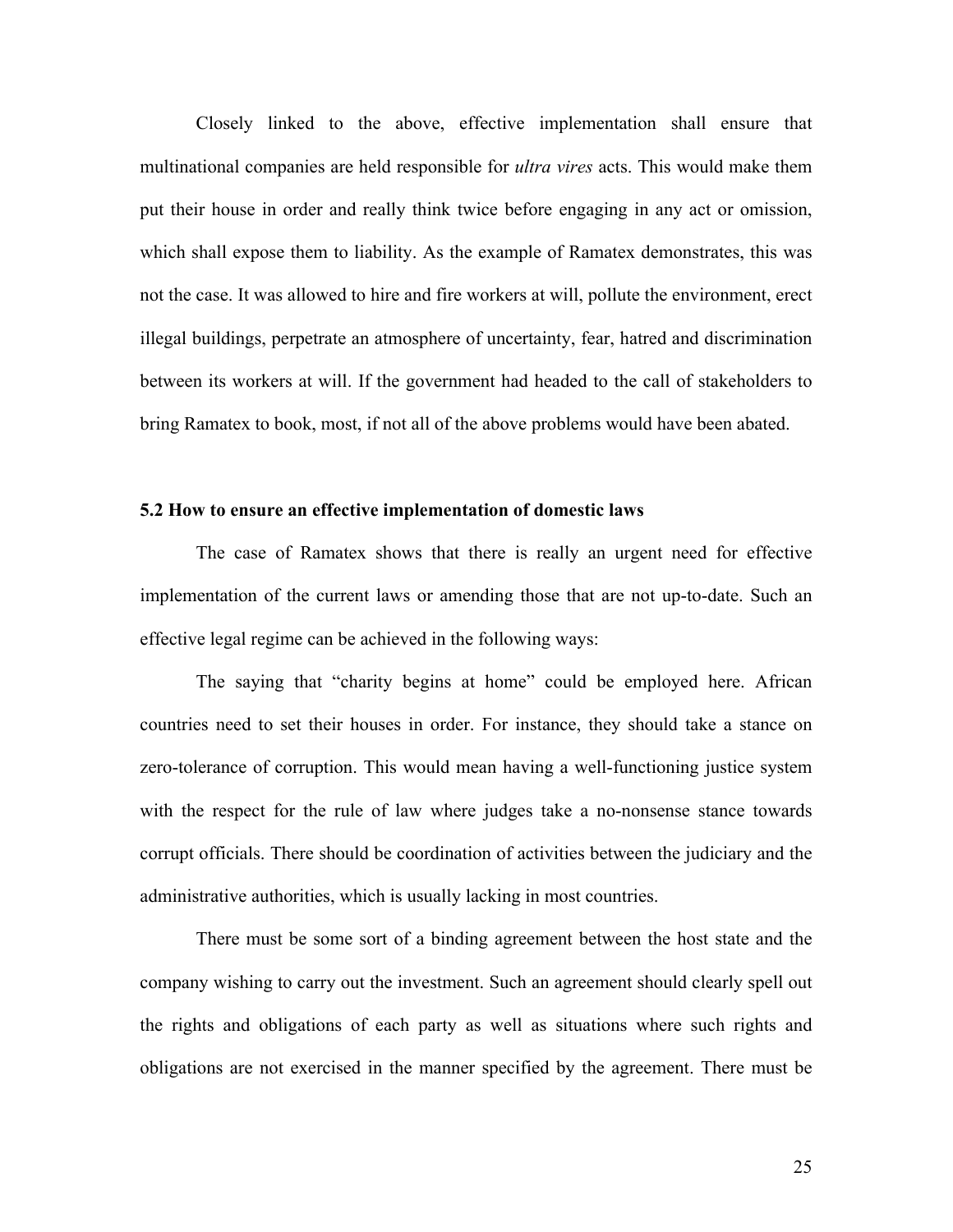clauses dealing with the respect of local laws. Such clauses should incorporate expressly or by reference the provisions of the said local laws as well as the penalties spelt out in cases of their non-observance.

Closely linked to the above, mechanisms must be put in place to ensure compliance. It is not enough to have the laws without having enforcement mechanisms in cases where there are violations. Investment legislation should create supervisory mechanisms to act as watchdogs over foreign investment. Such agency should have as mandate regularly visiting and inspecting the investment sites and regularly meeting with employees. One might be tempted to say such a body might interfere with investors and as such, might scare them. However, unnecessary interference can be prevented by allowing the agency to act only when there is evidence-based allegation regarding violation of local laws.

Furthermore, legal regimes on investment could be made effective by insisting on the respect of local and international laws on corporate social responsibility and other internationally recognised standards. This would mean companies would take into account all stake holders – employees and communities in which they operate, not just shareholders. As such, all stakeholders will have a say in the activities of the company carrying out the investment. Most often, especially in sub-Saharan African countries, civil society organisations (C.S.O) and non-governmental organisations (NGOs) are better informed than their own governments and usually possess a wealth of information than the governments. They could from time to time be consulted to express their views on the respect of labour and environmental rights as well as local laws. During the time of its operations in Namibia, there was a clarion call from CSOs and NGOs for the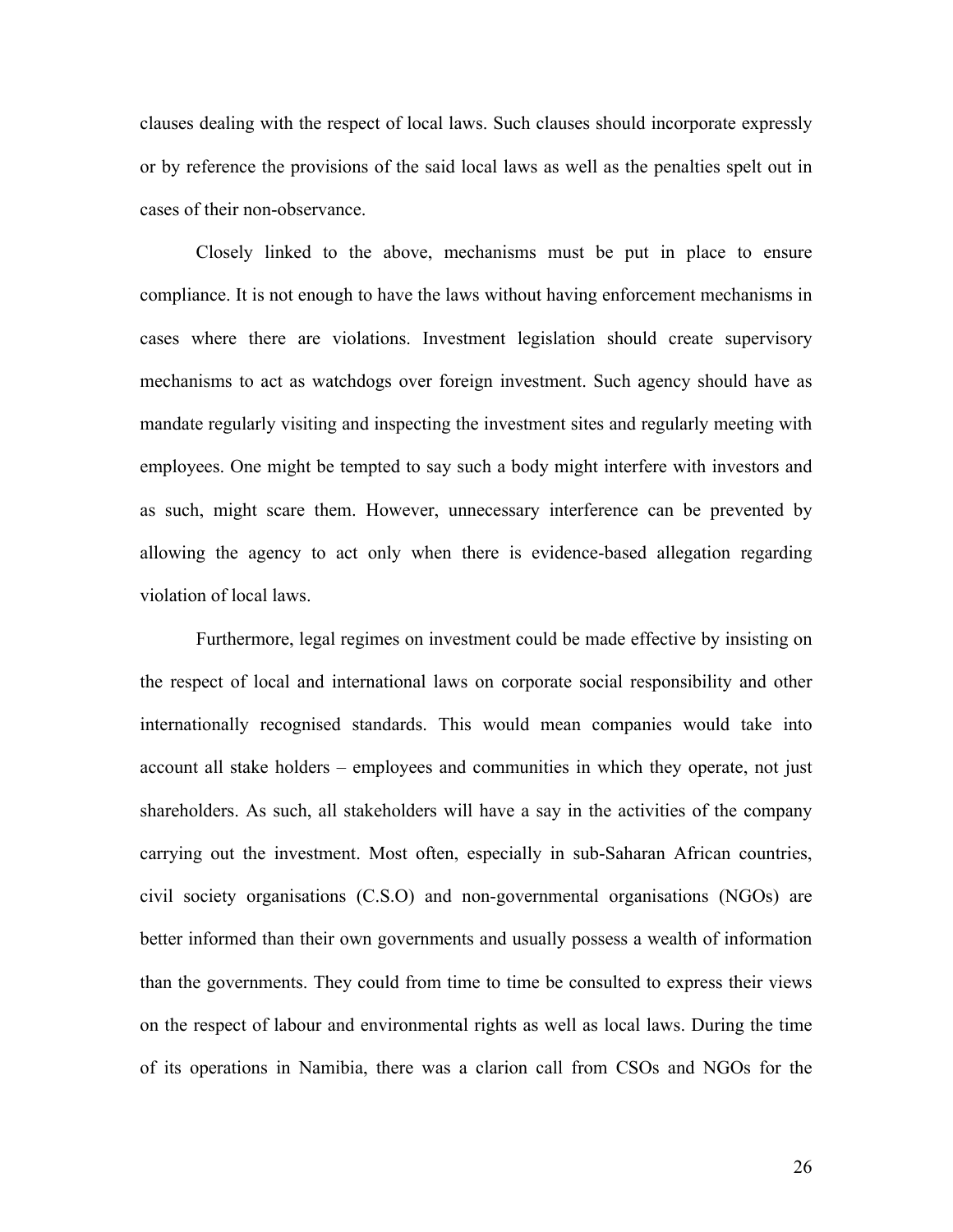government to hold Ramatex liable for its blatant violations and disregard for local laws. However, these fell on deaf ears. At one point the Namibian Chamber of Commerce and Industry (NCCI) referred to criticisms from NGOs as unsubstantiated, even though they did not in fact look into the complaints. At another instance, the mayor of the City of Windhoek described the criticisms as anti-developmental forces that would like to see thousands of previously disadvantaged and dehumanised Namibian families continue languishing in poverty. Had it been NGOs were consulted on the issues raised, Ramatex would have been brought to book before its closure.

African countries should have a united approach towards investment. This could take the following forms: harmonisation of laws, having a tribunal to deal with investment cases and periodic meetings to share information of good practices and keeping abreast with international developments on the subject. This would have the following positive effects. First, it would reduce the race for investors. Secondly, it might instead attract investors since there would be the opportunity for conducting business in many countries with similar legal regime. This would greatly reduce transaction cost. There are many regional initiatives in Africa at the moment. In Southern Africa for instance, there is the Southern African Development Community (SADC) Protocol on Finance and Investment. The aim of this protocol is to accelerate growth, employment and investment through increased cooperation, coordination and macroeconomic convergence.

In addition to regional approaches, African countries should adopt best international practices for the regulation of foreign direct investment. On the international level, the World Bank, the United Nations (UN), the WTO, the Organization on

27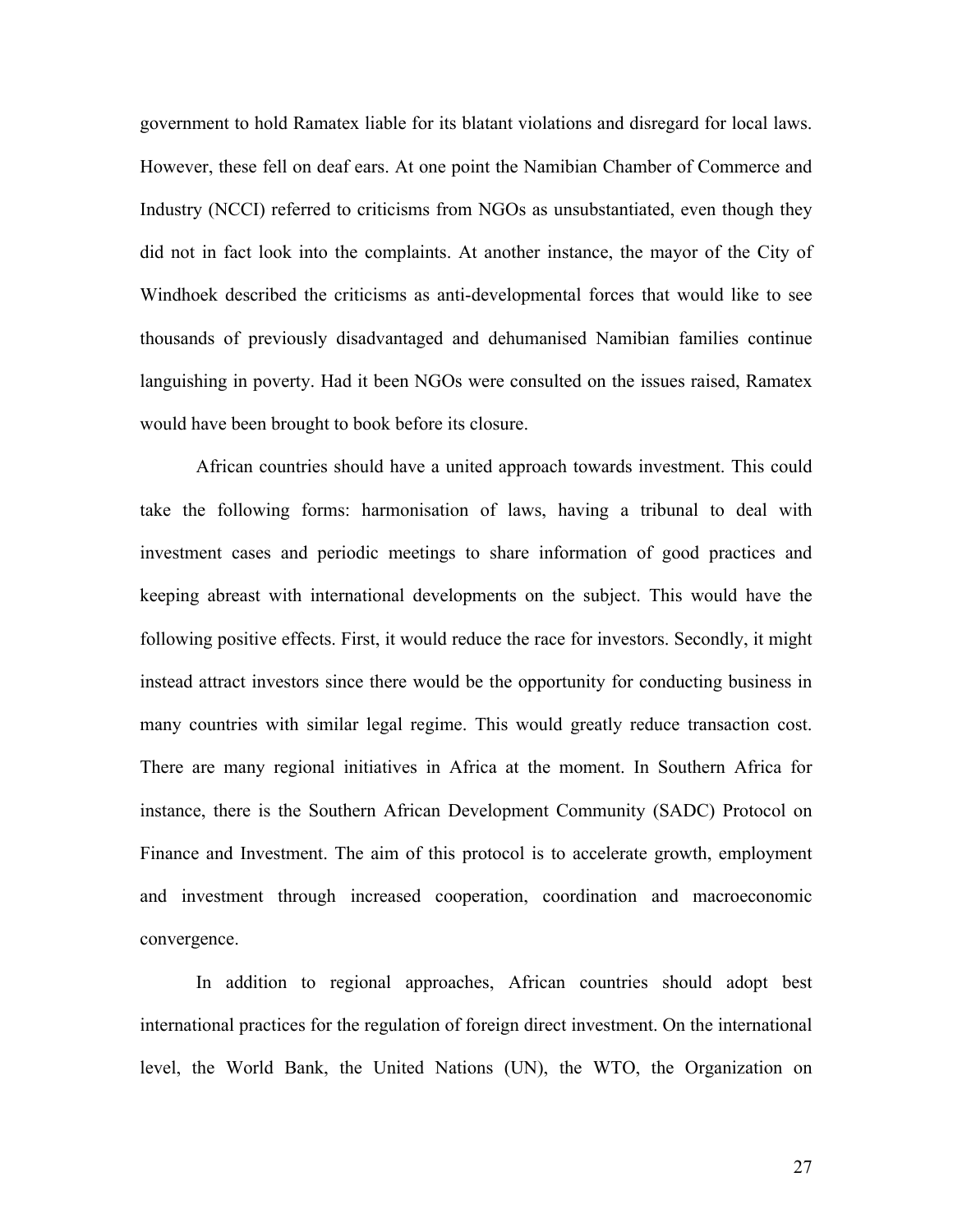Economic Cooperation and Development (OECC) have been at the forefront of the development of treaties/conventions/guidelines on investment law. At the level of the World Bank, there is the International Convention on the Settlement of Investment Dispute (ICSID) of 1965, the Convention Establishing the Multilateral Investment Guarantee Agency (MIGA) of 1985 and the 1992 Guidelines on the Treatment of Foreign Direct Investment. ICSID encourages states to refer disputes with foreign investors to an international tribunal -  $\text{ICSID.}^{76}$  This might have been to reassure foreign investors apprehensive of the courts systems and political pressures<sup>77</sup> in host countries of a free and fair trial should dispute arise. According to Article 25 of ICSID, once parties have given consent to ICSID they can't withdraw such consent unilaterally. MIGA aims at guaranteeing the protection of foreign investors against non-commercial risks such as expropriation, nationalization and other political risks.<sup>78</sup> The 1992 Guidelines "covers" general principles suggested to guide governmental behaviour toward foreign investors; it does not include rules of good conduct on the part of foreign investors".<sup>79</sup>

With regard to the UN, one of its agencies the United Nation High Commission on Human Rights (UNHCR), in 2003 developed the Norms on the Responsibilities of Transnational Corporations and Other Business Enterprises with Regard to Human Rights. <sup>80</sup> The Norms state that multinational corporations have legal obligation to respect and to ensure the protection of human rights. In this respect, they have to they have to

 <sup>76</sup> S. Subedi *International Investment Law* Oxford University Press (2008) 32

 $^{77}$  Gas Natural SDG v. The Argentine Republic, ICSID Case No ARB/03/10 of 17 June 2005, para. 29

<sup>78</sup> S. Subedi supra note 76

 $79$  Ibid, citing the Report containing the Guidelines

<sup>80</sup> UN Doc E/CN.4/Sub.2/2003/12/Rev.2 of 26 August 2003 of ECOSOC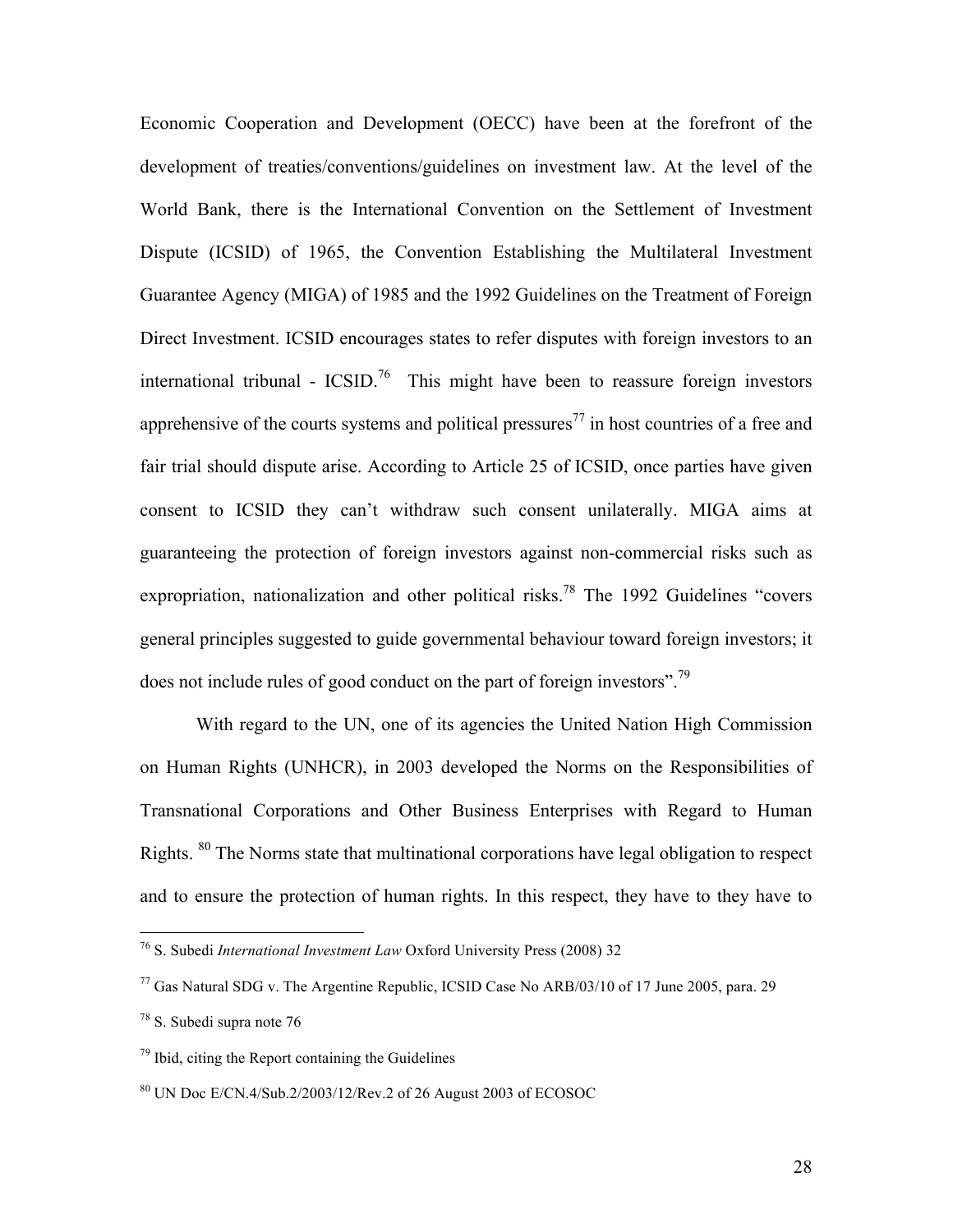ensure equal opportunity and non discriminatory treatment, the right to security of persons, rights of workers, respect for national sovereignty, consumer protection and environmental protection. The sad thing though is that these are draft proposals that have no legal standing. The primary responsibilities of protecting human rights lies with host states.

At the level of the WTO, there is the Trade-Related Investment Measures (TRIMS). It prohibits WTO Member countries from taking measures that negatively impact on the national treatment rule and quantitative restrictions.<sup>81</sup> Lastly, there is also the Multilateral Agreement on Investment (MAI) developed by the Organization of Economic Cooperation and Development (OECD) countries, but have since not seen the light of day as a result of differences in opinion.<sup>82</sup> Being part of international treaties is one of the ways States manifest their existence on the international stage. However, most of the international treaties mentioned above are mostly concern with investor protection. The UNHCR' Norms are not legally binding.

#### **6. CONCLUSION**

This paper has highlighted the problems created by the absence of proper regulation of foreign direct investments in Africa. In discussing these problems, the activities of Ramatex, a multinational company in Namibia has been used as an example. The paper holds that though countries need to craft packages favourable enough to attract

<sup>&</sup>lt;sup>81</sup> See WTO Legal Text, available online at http://www.wto.org/english/docs\_e/legal\_e/index\_t\_e.htm (last visited 6 May 2010).

<sup>82</sup> S. Subedi, supra note 76